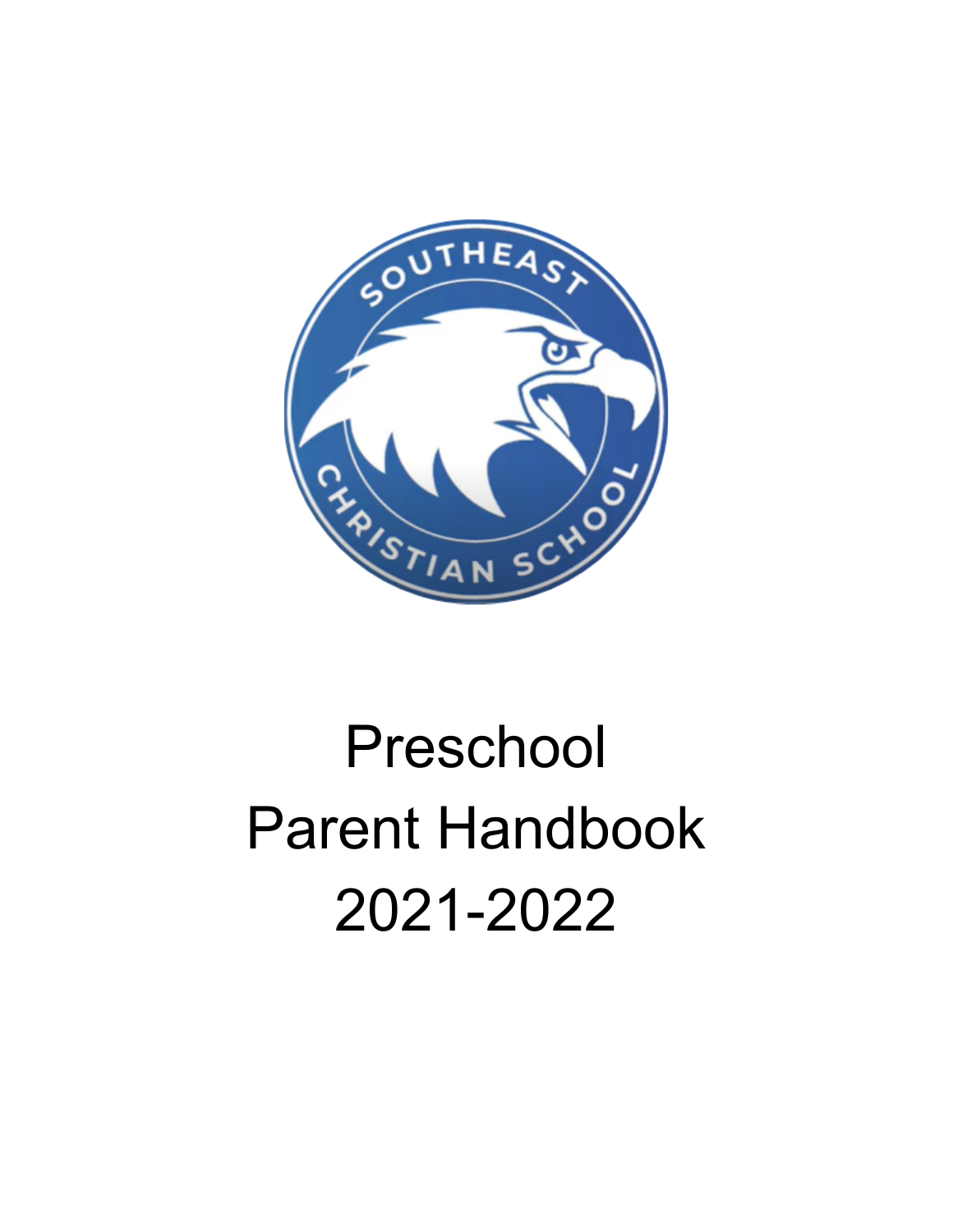



Dear Parents,

Welcome to Southeast Christian Preschool! Our preschool strives to provide a Christian environment teaching God's Word while stimulating your child academically, socially, emotionally, physically, and spiritually. Open communication between the staff and you, the parents, is an essential part of meeting your child's needs. You are sharing your most precious gift with us, your child. We will do our best to provide a loving and nurturing atmosphere in which your child will be able to grow and develop.

The purpose of this handbook is to provide information to foster a spirit of cooperation and understanding between parents and staff.

Thank you for entrusting your child to us. We look forward to a wonderful year.

God's blessings,

Alyssa Shaw Preschool Director

Elizabeth Suter Assistant Preschool Director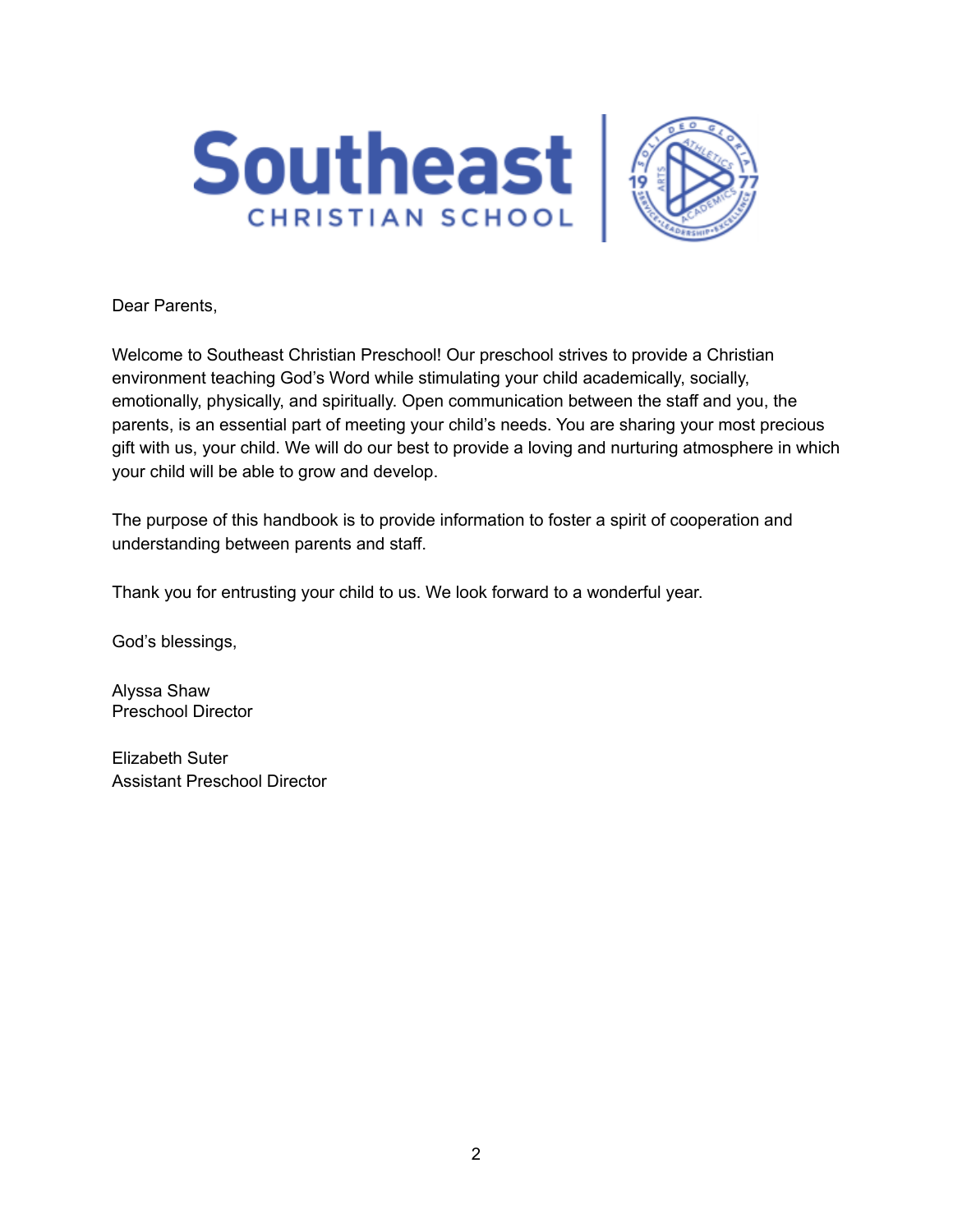## **Table of Contents**

| <b>Mission Statement and Program Goals</b>     | 5              |
|------------------------------------------------|----------------|
| <b>Mission Statement</b>                       | 5              |
| <b>Educational Philosophy</b>                  | 5              |
| <b>ACSI Accreditation</b>                      | 5              |
| Vision                                         | 5              |
| <b>Core Values</b>                             | 5              |
| <b>Our Affiliation</b>                         | 5              |
| Non-disclosure Statement                       | 6              |
| Lifestyle Statement                            | 6              |
| <b>Curriculum and Activities</b>               | 6              |
| <b>Curriculum Overview</b>                     | 6              |
| <b>School Experiences</b>                      | $\overline{7}$ |
| <b>Community Partnership</b>                   | 7              |
| <b>Field Trips</b>                             | 7              |
| Videos/Television Viewing                      | 8              |
| <b>Policies and Procedures</b>                 | 8              |
| <b>Age Requirements</b>                        | 8              |
| <b>School Hours</b>                            | 8              |
| Before School Program                          | 8              |
| <b>Lunch Extension</b>                         | 8              |
| Holidays                                       | 9              |
| <b>Enrollment Procedures</b>                   | 9              |
| <b>Student Withdrawal Procedures</b>           | 9              |
| <b>Denial of Admissions</b>                    | 10             |
| <b>Staff to Student Ratios</b>                 | 10             |
| Communication                                  | 10             |
| Security and Safety                            | 10             |
| <b>Blended or Restricted Family Situations</b> | 11             |
| <b>Special Needs Accommodation</b>             | 11             |
| Release of Child                               | 11             |
| Immunizations                                  | 11             |
| Attendance Sign In/Sign Out                    | 12             |
| <b>Visitor Policy</b>                          | 12             |
| <b>Guidance and Behavior Management</b>        | 12             |
| <b>Biting</b>                                  | 14             |
| <b>Child Supervision</b>                       | 14             |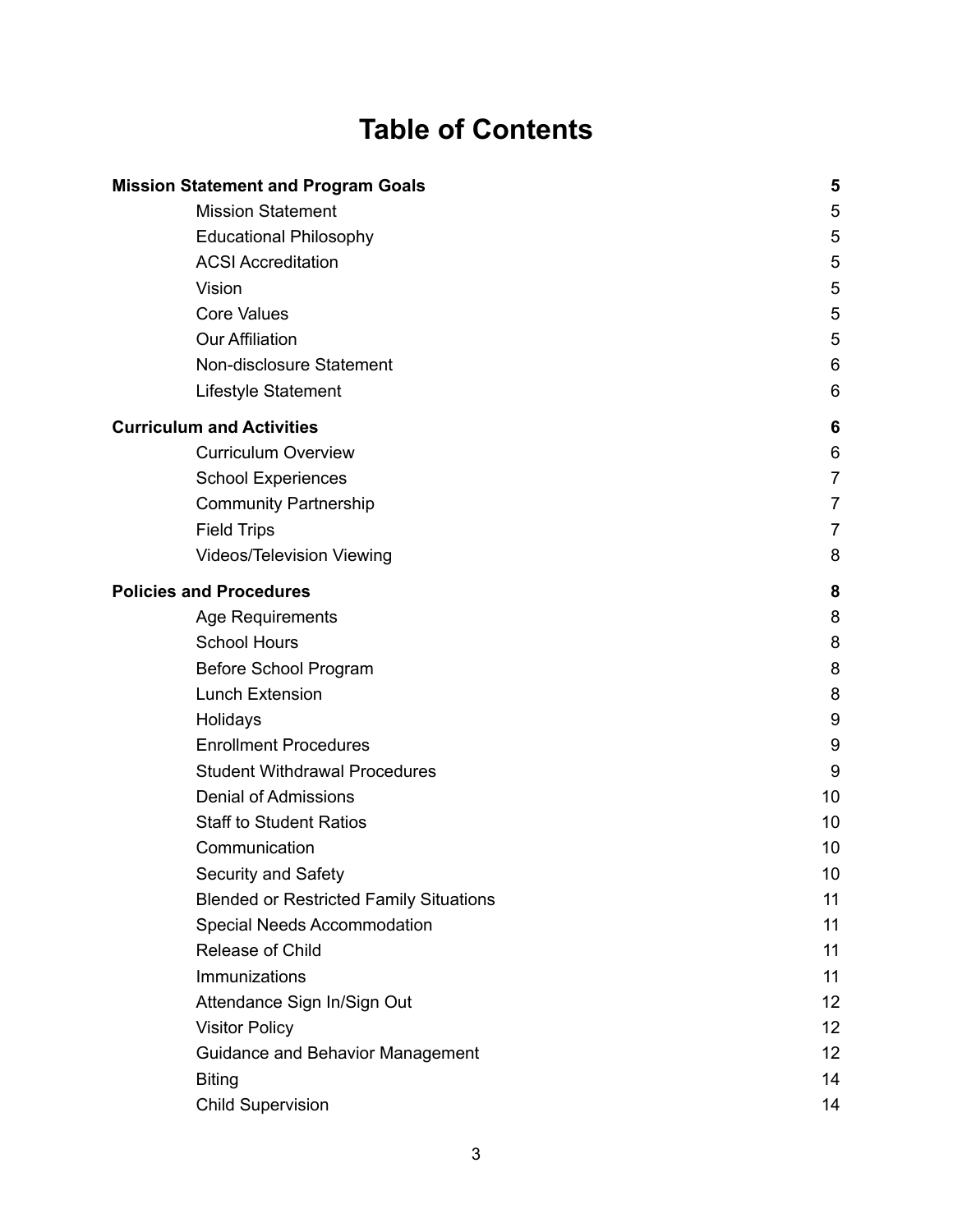| <b>Inclement Weather</b>          | 15 |
|-----------------------------------|----|
| Sunscreen                         | 15 |
| Clothing                          | 15 |
| End of the Year Water Day         | 16 |
| Personal Items from Home          | 16 |
| <b>Children's Belongings</b>      | 16 |
| Diapering                         | 16 |
| Toileting                         | 16 |
| Snacks and Lunch                  | 17 |
| <b>Prohibited Food Items</b>      | 18 |
| <b>Birthday Snacks</b>            | 18 |
| <b>Rest Time</b>                  | 18 |
| <b>Health and Illness</b>         | 18 |
| <b>Infection Control</b>          | 19 |
| Late Pick Up                      | 20 |
| Late Fees                         | 20 |
| <b>Parent Grievance</b>           | 20 |
| <b>Volunteer Policy</b>           | 21 |
| <b>Substitute Teachers</b>        | 21 |
| <b>Parent/Teacher Conferences</b> | 21 |
| <b>Child Abuse</b>                | 22 |
| <b>Emergency Procedures</b>       |    |
| Accidents and Injuries            | 22 |
| <b>Fire Drills</b>                | 23 |
| <b>Tornado Drills</b>             | 23 |
| Lockdown Drills                   | 23 |
| Snowstorms                        | 23 |
| <b>Change of Policy</b>           | 23 |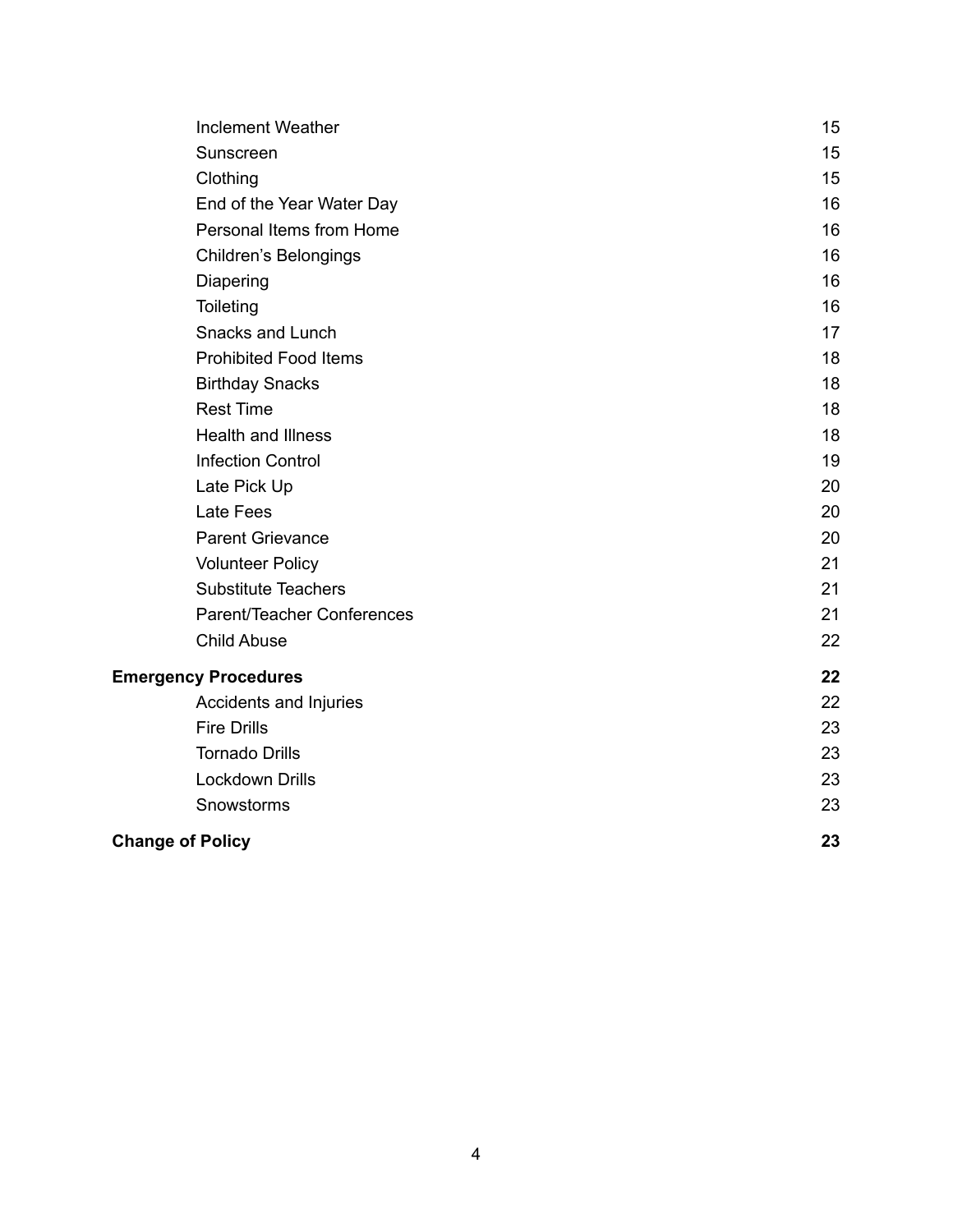## **Mission Statement and Program Goals**

#### <span id="page-4-1"></span><span id="page-4-0"></span>**Mission Statement**

*Soli Deo Gloria* - To provide a Christ-centered education, preparing God's children and young adults for works of service, for the glory of God alone (Eph. 4:12).

#### <span id="page-4-2"></span>**Educational Philosophy**

At Southeast Christian Preschool, we believe each child is a gift from God. We believe children learn through age-appropriate practices modeled at home and school. Parents are the primary educators partnering with this preschool to provide for individual needs and learning styles.

#### <span id="page-4-3"></span>**ACSI Accreditation**

Southeast Christian School is accredited by the Association of Christian Schools International. Our accreditation affirms this school's commitment to pursue excellence in Christian based education, to meet established standards, and to follow an ongoing school improvement plan.

#### <span id="page-4-4"></span>**Vision**

Southeast students will be prepared to:

- transition academically to higher education
- accept personal responsibility in their relationship with Christ
- serve others with their unique gifts
- develop a Christian worldview in order to build the body of Christ

#### <span id="page-4-5"></span>**Core Values**

Southeast Christian Preschool Core Values are to:

- Provide a warm and nurturing atmosphere for young children to grow and develop.
- Provide guidance towards spiritual growth in Jesus Christ.
- Provide age-appropriate activities for learning and developing.
- Provide opportunities for growth spiritually, socially, emotionally, academically, and physically.

#### <span id="page-4-6"></span>**Our Affiliation**

Southeast Christian Preschool has a relationship with Southeast Christian Church. Therefore, you may receive some informational mailings; i.e. VBS, Christmas Services, etc., from the church. Our intent is to serve the community and present the love of Jesus Christ. Parents and children are invited to participate in any church activity and/or weekend church services.

Southeast Christian Preschool is under the direction of Southeast Christian School and its Board of Directors. The primary function of the School Board is to confine itself to the overall governance of the school with Governance Policies that Direct, Protect and Enable the Administration to perform their duties. The School Board is responsible for the supervision of the Executive Director. The School Board consists of 5 to 7 members from the Christian community to serve for unlimited terms. The Board Governance Policies are available upon request.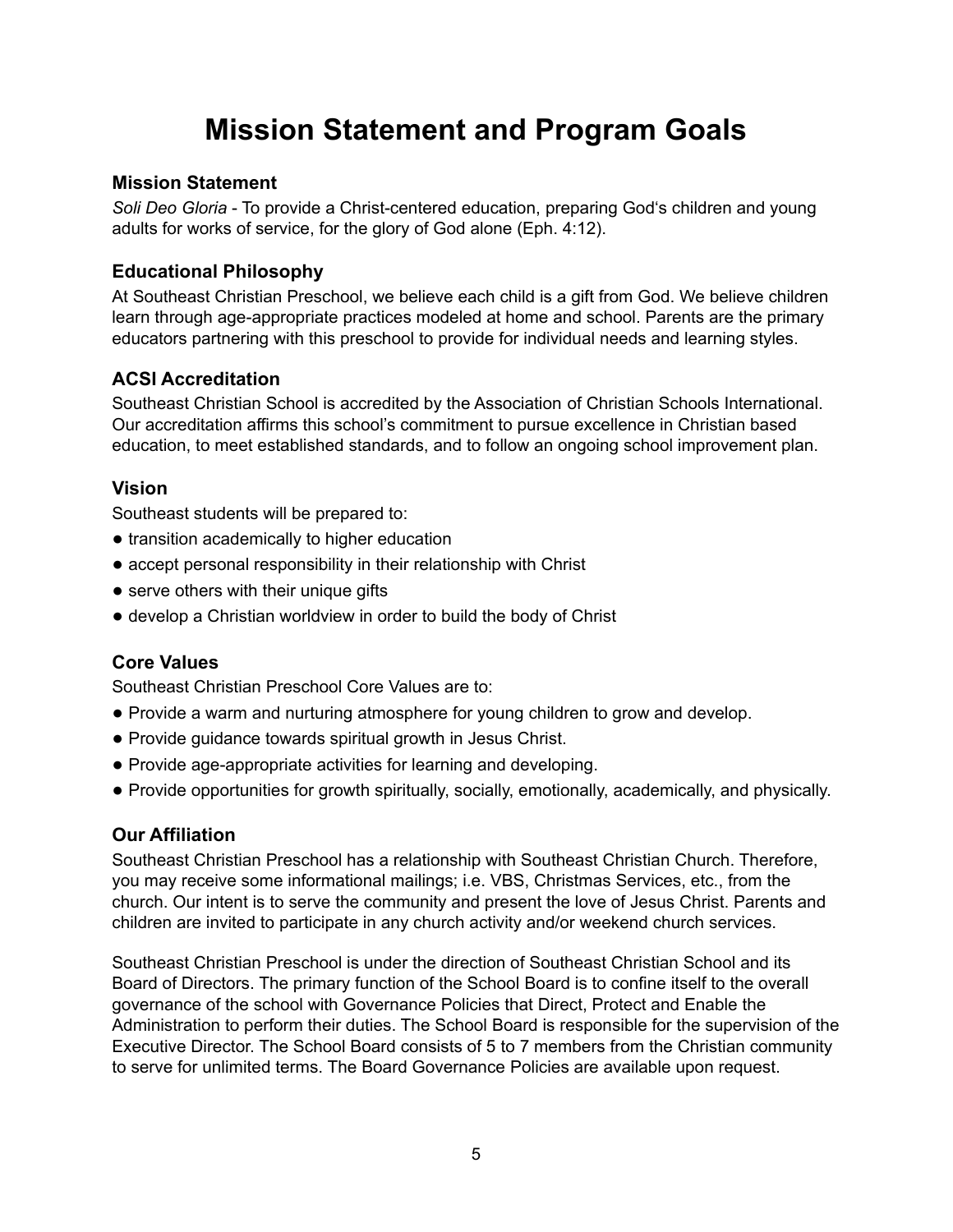#### <span id="page-5-0"></span>**Non-disclosure Statement**

Southeast Christian Preschool admits students of any race, color, nationality, and ethnic origin to all the rights, privileges, programs, and activities generally accorded or made available to students at the school. It does not discriminate on the basis of race, color, nationality, and ethnic origin in the administration of its educational policies, admissions policies, and other school-administered programs.

#### <span id="page-5-1"></span>**Lifestyle Statement**

<span id="page-5-2"></span>Southeast Christian School teaches that biblical marriage is a covenant relationship between one man and one woman.

## **Curriculum and Activities**

#### <span id="page-5-3"></span>**Curriculum Overview**

Your child will be given opportunities for growth through age appropriate learning centers and manipulatives, social interaction with peers and teachers, small group interaction and interest-based exploration. We teach *Learning Without Tears* and follow the Colorado Early Learning and Development Guidelines and Pre-K State Standards. We also incorporate strategies from *Ready Bodies, Learning Minds* to encourage sensory/motor development and focus. The worship curriculum that we use is God's Word - the Bible. Our curriculum incorporates:

Biblical Literacy – Children learn about the Bible by hearing and knowing Bible stories, Bible memorization, and application of biblical values; i.e., sharing, caring, serving, and praying.

Science – Children learn about God's world around them by direct experiences, manipulation of materials, questioning, and through direct observation. Graphing and charting are used to support data and document results or ideas.

Art - Heavy emphasis is placed on the process, rather than the product. Creativity, self-expression, and joyful wonder are encouraged through different mediums.

Music – Children learn by experimenting, patterning sounds and tones, singing, fingerplays, use of rhythm band instruments, and recognition of basic rhythms all to bring glory to God.

Social/Emotional Skills – Children develop in these areas by identifying feelings, self-regulation skills, learning to share, following routines, engaging in cooperative play with classmates, developing problem solving skills, and enhancing resiliency.

Language and Reading Skills – We work with children to foster an enjoyment and interest in books and story time, sharing "made-up" stories, rhyming, expressing feelings, and by writing down children's thoughts and stories. Use of flannel boards, the Listening Center, and the Writing Center contain a variety of fine motor materials.

Math – Children learn math skills by sorting and classifying objects into sets, comparing sizes, one-to-one correspondence, simple measuring, shapes, and sizes. Children learn to use math through exploration, discovery, and solving problems.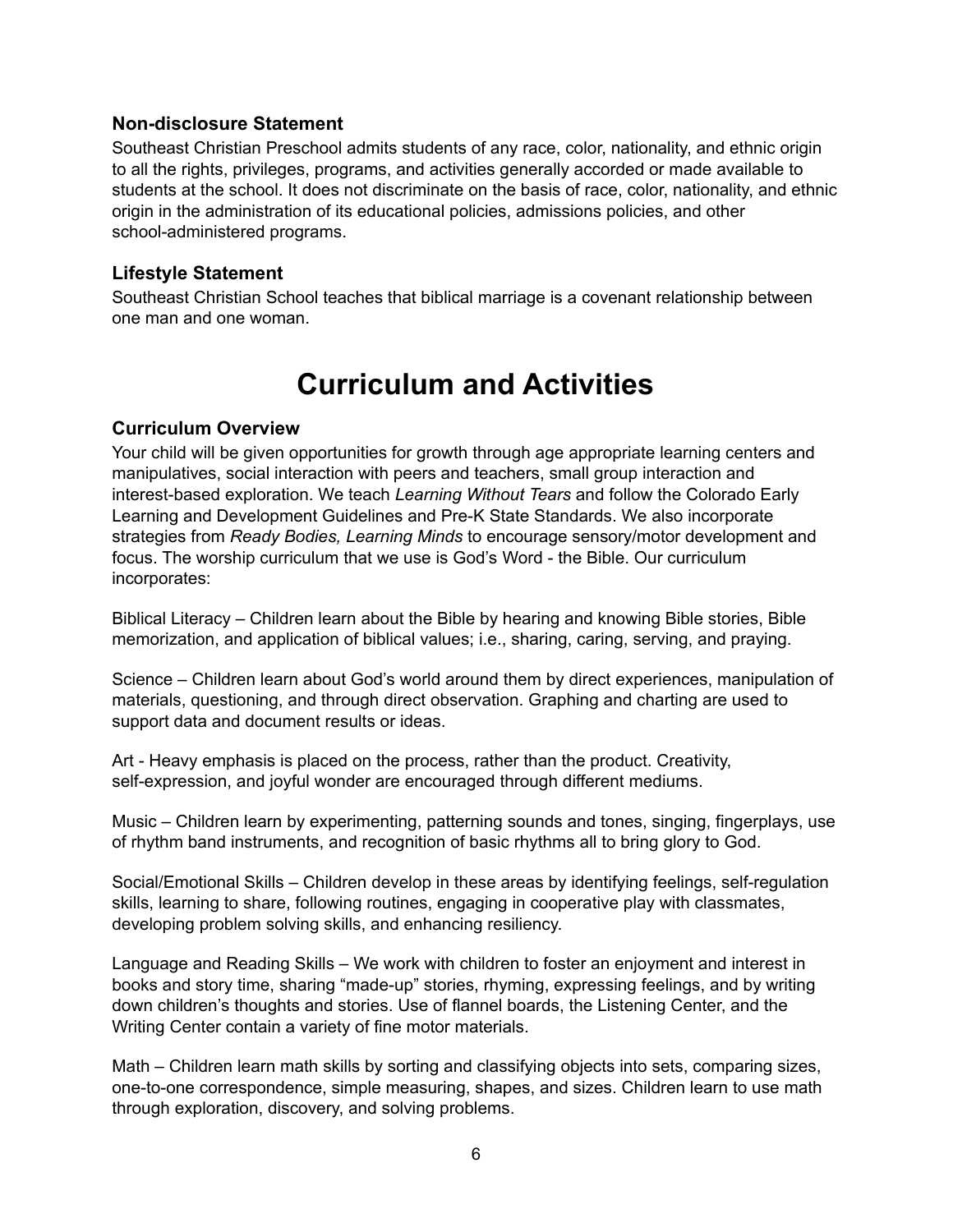Social Studies – Children learn about the world around them, how to have relationships with others, and learn problem solving skills.

Physical Education – Growth takes place with the development of the large muscles through running, jumping, climbing, pushing, pulling, bouncing, catching, and lifting, etc. Children go outside daily (weather permitting), or use the indoor gym equipment to learn and practice gross motor skills.

Worship – Southeast Christian Preschool believes in a solid Christian foundation where Jesus Christ is taught through Bible stories, prayer, worship, praise, and singing.

#### <span id="page-6-0"></span>**School Experiences**

Your child will be eager to share experiences from his/her day. Please listen attentively, give good eye contact, and ask open-ended questions. Try to find a place to display artwork and/or projects (i.e., refrigerator, bulletin board, child's room) to help promote a healthy confidence by showing your child that you value his/her work. When looking at your child's artwork, rather than saying, "Oh, what is it?" try "Wow! Tell me about it!". Changing your wording in this way does not elicit judgment and allows for open communication.

#### <span id="page-6-1"></span>**Community Partnership**

Teachers plan special programs where individuals from the community are invited into the classroom to explain their job or interest (i.e., airline pilot, dentist, and firefighter). The goal is to enrich the curriculum in order to help promote learning experiences.

#### <span id="page-6-2"></span>**Field Trips**

Teachers plan field trips both in-house and off-site during the year to enhance the curriculum. Parents provide the transportation to and from the field trips. Toddlers/preschoolers should be in a car safety seat with a harness for as long as possible, up to the highest weight or height allowed by their car seat manufacturer. All children whose weight and height is above the forward-facing limit for their car seat should use a belt-positioning booster seat, typically until they reach 57" (4'9") in height and are between 8 and 12 years of age. This must be strictly enforced. Colorado Statute # 42-4-236. Every car seat installs differently; if your child is riding with another parent, please install your child's car seat in the car for the parent driving. It is important for all our children to be safe. No children are to ride in the front seat.

When on a class trip, the children must be supervised for the entire duration of the field trip. The parent providing the transportation does a "student count" knowing where children are at **all** times. The teachers will also supervise the children by frequently doing a "student count." A child or children must not be left unattended in a vehicle. Parents may *not* drop their child off at a field trip and leave. A first aid kit must be accessible in each car used to transport children. The driving parent must provide a valid driver's license and proof of liability insurance. The driver shall not eat, smoke, or use a cellular device while driving a vehicle. Children must be loaded and unloaded out of the path of moving vehicles.

Background checks are required for all parents/guardians as part of our preschool enrollment packet. Background checks and Motor Vehicle Report must be completed with approved results before a parent/guardian can transport a child other than their own. Children and parents who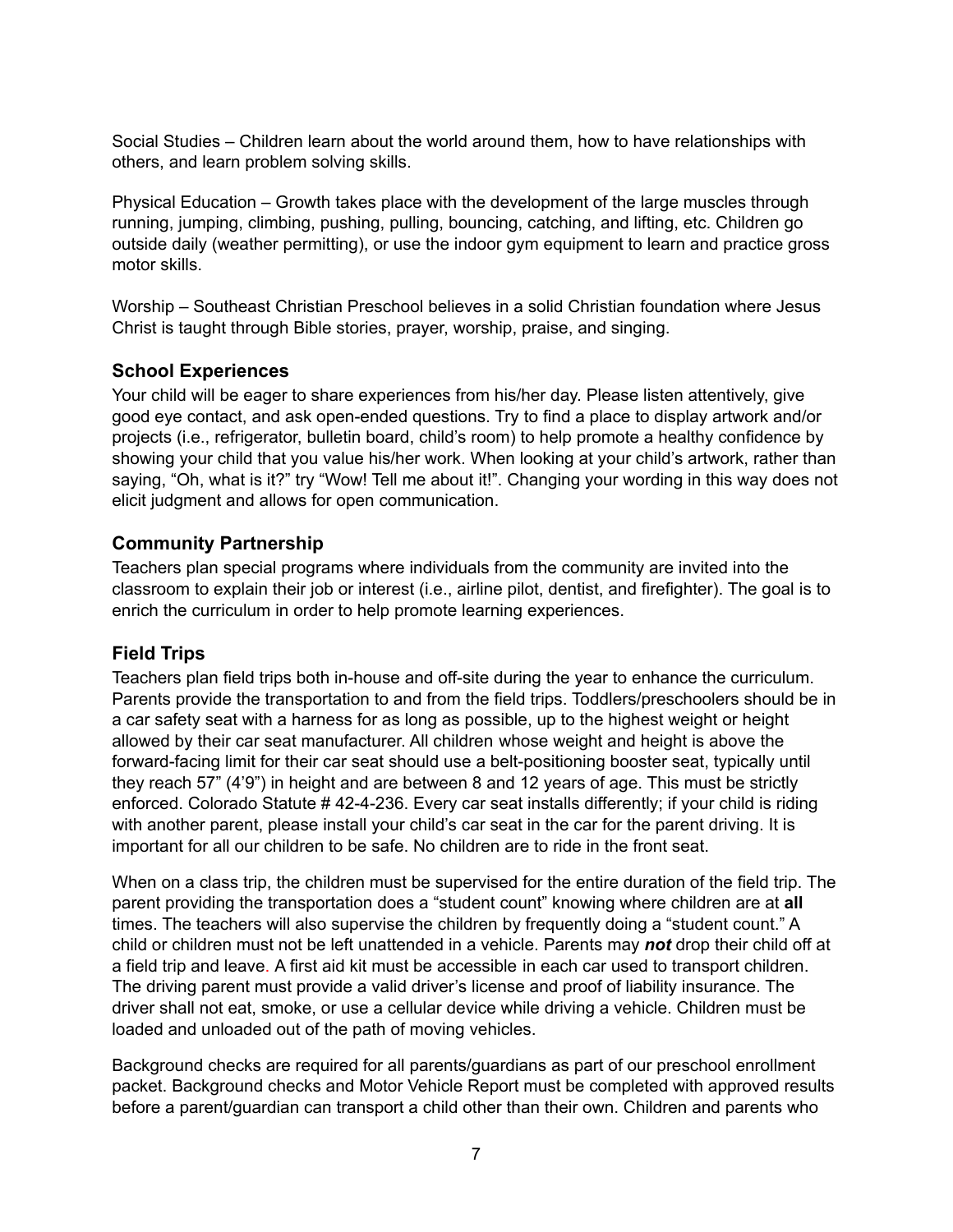arrive after the preschool group leaves on a field trip are welcome to meet the group at the field trip location. Additionally, teachers may not drive parents to a field trip. This allows the teacher freedom to attend to any unexpected emergency without worrying about transportation for a parent.

If a child arrives late for a field trip, the parent will be given directions to the location. The preschool will call the teacher(s) to let them know this child will be arriving on the field trip late and to be looking for his/her arrival with the parent(s).

#### <span id="page-7-0"></span>**Videos/Television Viewing**

Occasionally, videos will be used to complement a unit of study in Preschool. The video will be previewed by the Director and/or the Assistant Director, and will be limited to a maximum of 20 minutes in duration. iPads or tablets may be briefly used in the classroom to enhance a theme or lesson. A permission form must be signed allowing television or video viewing for each child to participate (see Waiver and Indemnity Agreement in the online enrollment section).

### **Policies and Procedures**

#### <span id="page-7-2"></span><span id="page-7-1"></span>**Age Requirements**

Our 2s Early Learning Program accepts children two-years of age on or before October 1st. Children must have had their 2nd birthday prior to their first day of attendance in the program.

In the preschool program, children must be three years old on or before October 1<sup>st</sup> to enroll in the three-year-old program; children must be four years old on or before October 1<sup>st</sup> to enroll in the four-year old program

#### <span id="page-7-3"></span>**School Hours**

- Half day classes: 8:30 am 11:30 am
- Lunch Extension: 11:30 am 1:00 pm
- $\bullet$  Full day classes: 8:30 am 3:30 pm
- Before School Program: 7:30 am 8:30 am
- Preschool office hours: Monday-Friday, 8:00 am 4:00 pm

#### <span id="page-7-4"></span>**Before School Program**

Southeast Christian Preschool provides a Before School Program from 7:30 – 8:30 am. Parents should call ahead to reserve a spot in the class for a specific day. There is a charge of \$5.00 per half hour for this program (above regular tuition). Children are supervised by a preschool classroom teacher and/or the Director or Assistant Director who are on site. The parent signs their child into the Before School sign-in book upon arrival, and the teacher signs them into their assigned class at 8:30 am.

#### <span id="page-7-5"></span>**Lunch Extension**

Half day students have the option to include Lunch Extension hours to any or all days that they attend the program. This will extend their pickup time to 1:00 pm. Lunch Extension includes a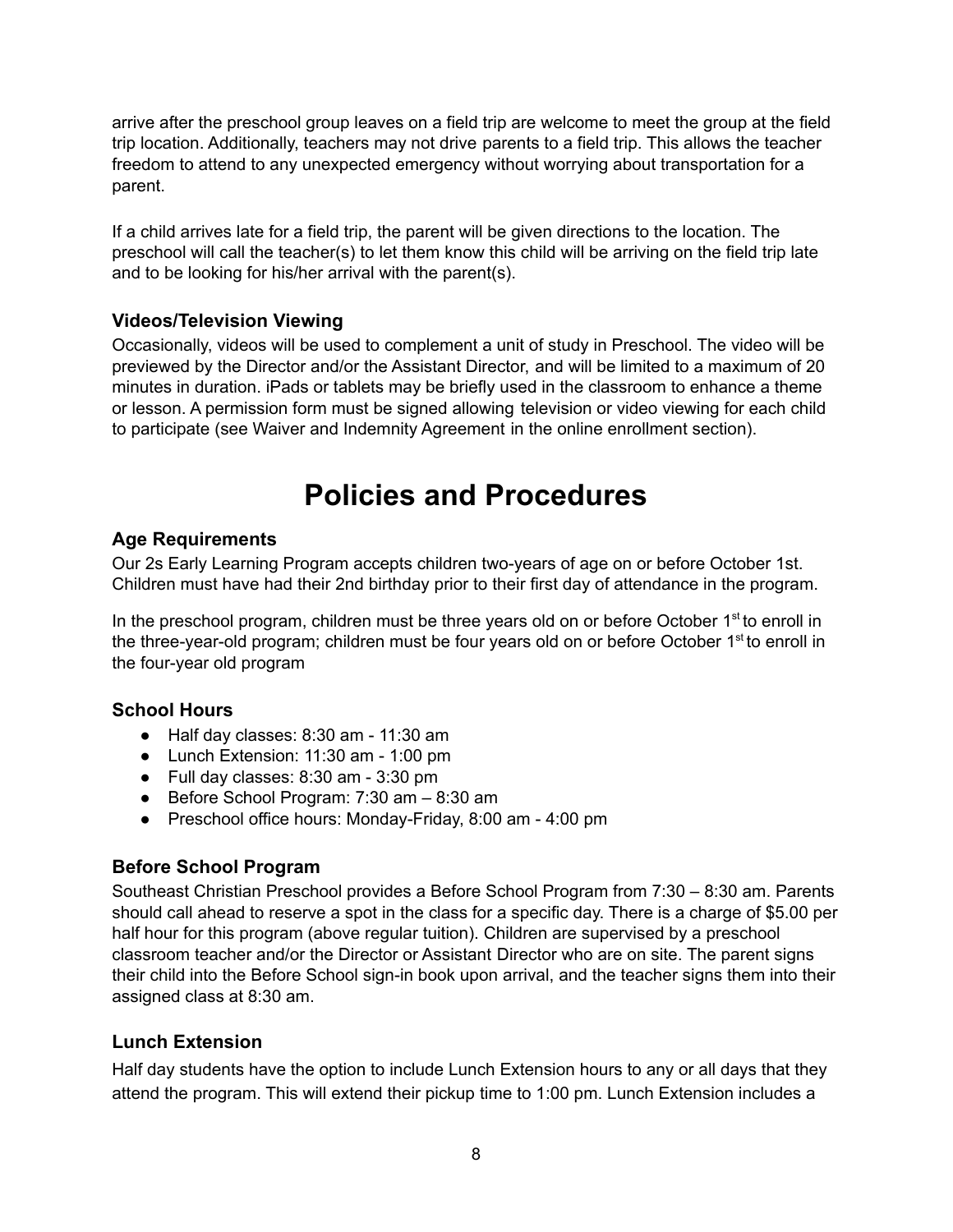mealtime (parent provided), cleanup time, and additional centers and outdoor time. Please note that students from other classes may combine for Lunch Extension depending on enrollment.

You may choose to enroll your child in Lunch Extension as a regular part of their enrollment schedule, or on a drop-in basis. Lunch Extension is \$15 per day to drop in. There is a discount in the per day cost if Lunch Extension is added to a regular part of enrollment.

#### <span id="page-8-0"></span>**Holidays**

The school year is August 16, 2021 through May 27, 2022. School will be closed on Labor Day, Fall Break, the week of Thanksgiving, two weeks at Christmas, Martin Luther King Day, Presidents' Day, and Spring Break. In addition, Southeast Christian School teachers and staff participate in approximately 5 professional development days throughout the school year. Exact dates are reflected in the current school calendar.

At Southeast Christian Preschool, we celebrate God's goodness in the harvest, colors, and changes that take place in the fall. Halloween is *not* celebrated by Southeast Christian School. Please save your Halloween costumes for your own family traditions or alternate Halloween plans.

We focus on Christmas as the celebration of the birth of Jesus. We do not incorporate Santa into our Christmas celebrations at the Preschool; if this is part of your family traditions, please save this for home.

#### <span id="page-8-1"></span>**Enrollment Procedures**

Enrollment is online and all forms are to be filled out completely and submitted before your child begins attending classes. In addition to filling out an enrollment form we also require a birth certificate, an immunization or exemption form, a health appraisal form signed by your child's doctor, and a current family photograph for each child enrolled. Background checks will be conducted on all parents/guardians of students enrolling in Southeast Christian Preschool. You will need to submit a digital consent to conduct a background check that is attached to your enrollment form.

#### **Mid-Year Enrollment**

If a child enrolls after the start of the school year, tuition for their first month will be based on their first day of attendance. If a child's first day of attendance is before the 15th of the month, the family will be responsible for the full month of tuition. If a child starts attending on or after the 15th of the month, we will charge them half of the monthly tuition cost for that month only. Following that month they will be charged the regular monthly amount

#### <span id="page-8-2"></span>**Student Withdrawal Procedures**

If you choose to withdraw your child during the course of the school year, you must complete an official written notice to the Preschool Director and schedule an exit interview with the Preschool Director. If your written withdrawal is received on or before the 19th of the month, you will only be responsible for the current month's tuition. If your child's written withdrawal is received on the 20th through the end of the month, you are responsible for the following (next) month's tuition. The date your written withdrawal is received in the Preschool Office is the date that will be used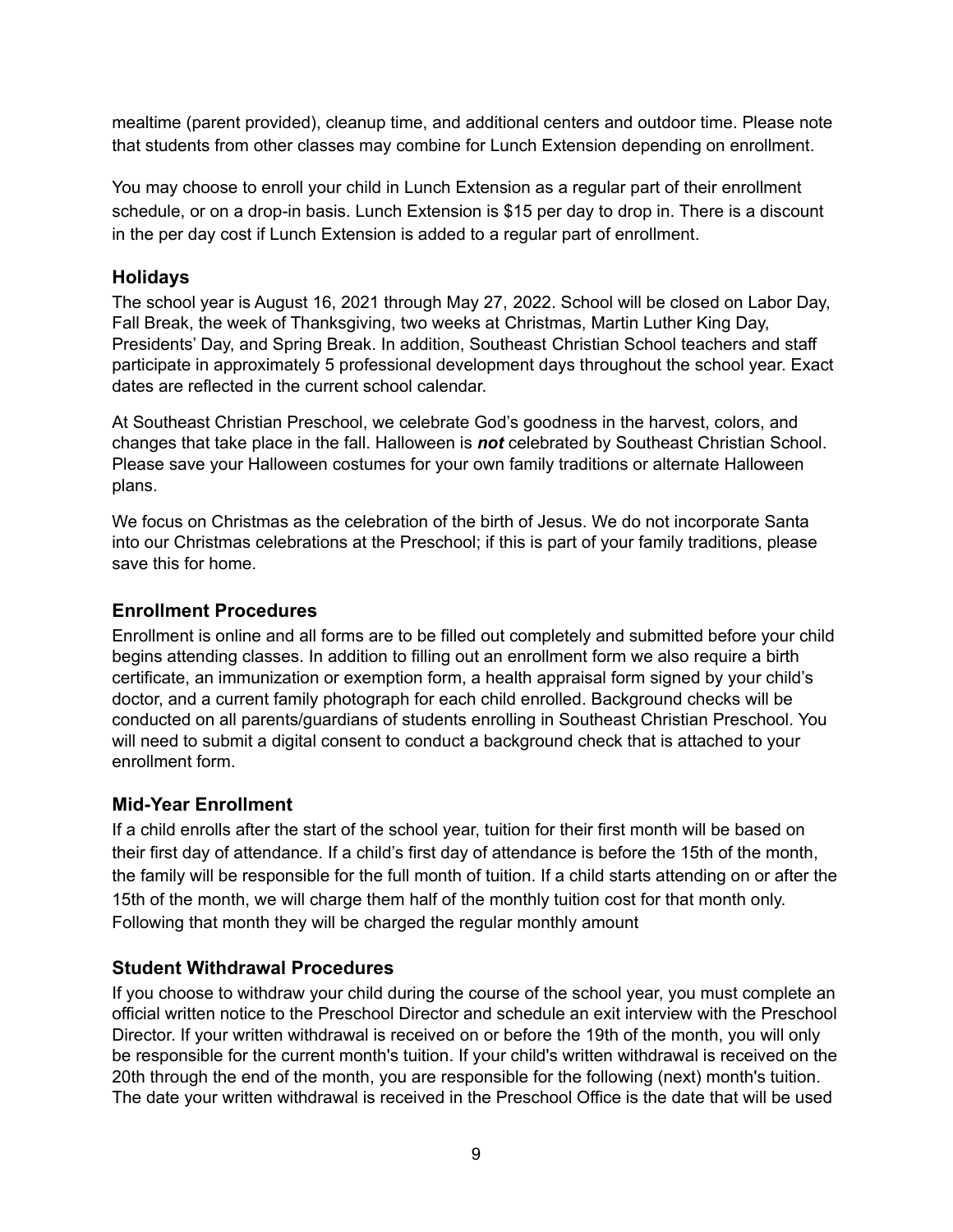to calculate tuition.

If a child is disruptive in such a manner that other children are endangered, the parents may be asked to withdraw the child from school. Parents are financially responsible for tuition up to and including the withdrawal date. We make every effort to take a proactive approach to challenging behavior by partnering with the parents and inviting a mental health consultant to reduce the likelihood of expulsion from the Preschool.

#### <span id="page-9-0"></span>**Denial of Admissions**

Southeast Christian Preschool reserves the right to deny admission to any student whose needs we cannot meet or who compromises the expressed mission, goals, purpose, safety, or philosophy of Christian education. We also reserve the right to deny admission or discontinue enrollment of a student whose parent(s)' actions or lifestyle are contrary to the school's understanding of biblical precepts and principles.

#### <span id="page-9-1"></span>**Staff to Student Ratios**

In our Early Learning Program (24 - 36 months), the staff to student ratio is 1:7. Southeast Christian School strives for a 1:8 ratio in our preschool classes when possible. The state ratio is 1:10 for 3's and 1:12 for 4's. At times, the school may use state ratios depending on enrollment.

#### <span id="page-9-2"></span>**Communication**

At Southeast Christian School, we communicate with parents in several ways. Renweb is Southeast Christian School's official web-based database tool. It contains pertinent information about student contact information, important school events, classroom lists, newsletters, and school notifications. Parents can make changes to their own personal information and emergency pick-up information through their Renweb parent account.

Additionally, classroom teachers regularly send home calendars, classroom newsletters, and notifications of upcoming school events in plastic folders placed in children's backpacks. We will attempt to limit most of this type of communication to a "Monday/Tuesday Folder." Invitations to birthday parties and personal outside invitations are not allowed to be put in children's cubbies.

Teachers post monthly calendars, "Peek-at-the Week" notices, and snack information on bulletin boards outside of their classrooms. Daily schedules vary from class to class - you will find these posted inside the individual classrooms.

#### <span id="page-9-3"></span>**Security and Safety**

At Southeast Christian School, we have implemented security and safety measures to enhance the safety of your child during their time on our campus.

We are in a secure public building. As part of the security protocols, we ask that if you visit during the school day, you stop at the School Office to sign-in and receive a visitor sticker so that we can maintain a secure and safe school setting.

All parents are required to complete a background check. If a parental background check is not completed, a parent may not enter the preschool area. During some special programs in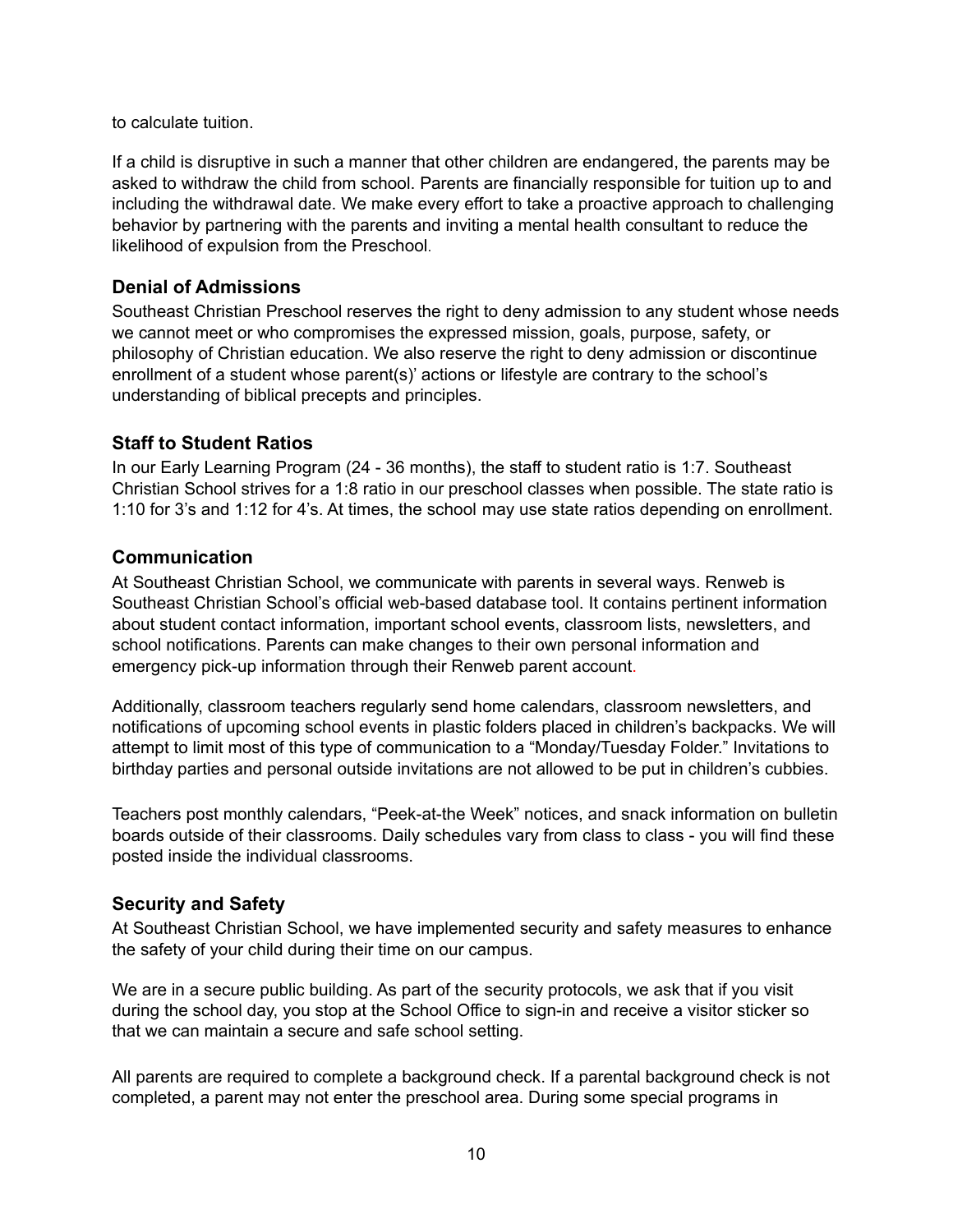Preschool, invited friends and relatives will be allowed to attend without having completed background checks. These programs will be monitored by our Staff and Security Department.

If you become aware of any situation that you feel may be a security or safety concern, please contact the School Office or Security Department at 720.878.2766 and notify them of your concern.

#### <span id="page-10-0"></span>**Blended or Restricted Family Situations**

In blended or restricted family situations, it is the responsibility of both parents to keep the school current with all necessary and legal documents regarding custody arrangements.

If there is a restraining order in place, please bring a copy of the order along with a picture of the restricted party to the Preschool Office; this will be shared with our Campus Security Director.

#### <span id="page-10-1"></span>**Special Needs Accommodation**

Southeast Christian Preschool accepts children with special needs on a case-by-case basis and is in compliance with the Americans with Disabilities Act. Prior to enrollment, the Executive Director looks at each individual situation to see if we can meet the needs of that child.

When a child with special needs is admitted, the Child Care Health Consultant must be notified immediately so the staff receive training, delegation, and supervision as indicated by the child's individualized health care plan.

#### <span id="page-10-2"></span>**Release of Child**

We will not release a child to any adult, other than the parent or guardian or to those persons listed on the Emergency Form, without written consent from the parent or guardian. Persons picking up children, other than parents or legal guardians, must provide photo identification. Driver's licenses will be photocopied to be retained in the child's file of any person picking up the child. Only in an emergency situation will we release a child to another adult with verbal permission from the parent or guardian. Restricted pickups need to be indicated on the emergency forms.

The preschool cannot legally deny release of any child to a parent or guardian unless we have a written court order or just cause. The preschool staff will not allow a child to leave with any inebriated person or a person under the influence of any legal, illegal, or prescriptive substance that we suspect could interfere with the safety of the child, including a parent. This preschool must immediately report such an incident to the police, Campus Security Director, and/or Colorado Department of Human Services. No drugs, alcohol, or smoking are allowed on or in the premises.

#### <span id="page-10-3"></span>**Immunizations**

A Certificate of Immunization or approved alternate Certificate of Immunization Exemption must be on file at the child care center or school-age child care center the **first** day the child enters preschool. This preschool accepts children who have not had immunizations due to medical, religious, and/or personal exemption as stated on the Certificate of Immunization form.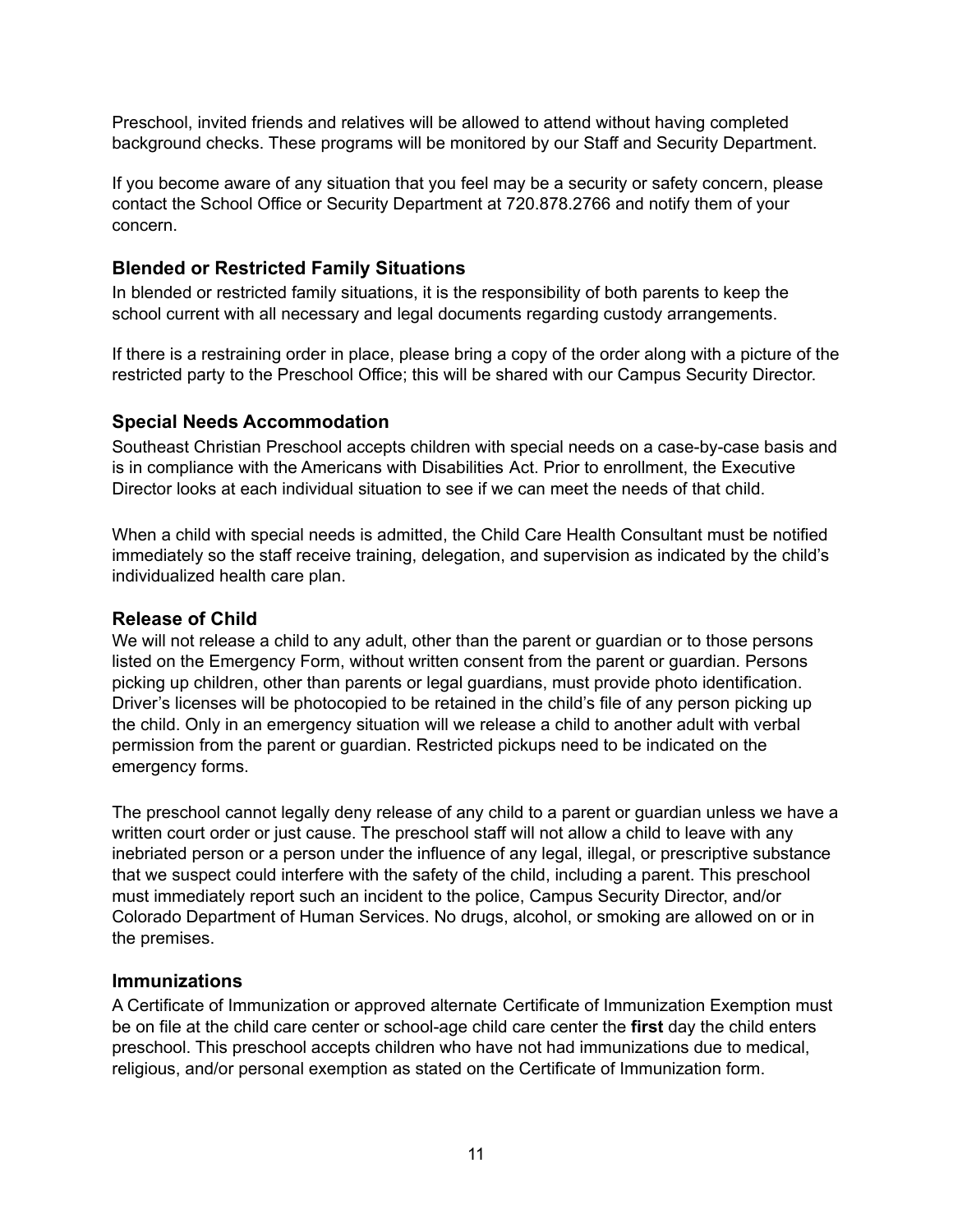#### <span id="page-11-0"></span>**Attendance Sign In/Sign Out**

Each child must be signed in and signed out for each day they are at school. This is a mandate from the Colorado Department of Human Services. Classes start at 8:30 am unless your child is enrolled in the Before School Program. Preschool children may not be dropped off with their Elementary/Middle School siblings. Please walk your child to his/her classroom. For children enrolled in the Before School Program, the Before School teacher will sign your child out of the Before School classroom attendance book, take your child to his/her classroom, and sign your child into the appropriate class.

#### <span id="page-11-1"></span>**Visitor Policy**

All visitors must sign in at the School Office located near the flagpole entrance. Visitors must wear an easily identifiable visitor sticker at all times while on the premises. Students may not bring friends with them during school hours. Southeast Christian Preschool has an "open door policy" where parents/guardians are welcome into the classroom anytime having completed their background form to observe or visit with their child. Parents or guardians must follow the security procedures when entering the building and/or visiting the classroom.

#### <span id="page-11-2"></span>**Guidance and Behavior Management**

We believe it is important for children to begin to learn positive decision making and self regulation skills early on. Through training, each teacher can effectively and positively reinforce children's positive behaviors and redirect any behavior that is harmful to a desired behavior. An early learning program is an ideal setting for children to begin to learn about their emotions, the feelings of others, and how to communicate their needs, wants, and feelings. Teaching these social/emotional skills in the earliest years is best. Social and emotional competence is the foundation for success in school and is linked to being a high functioning adult.

At Southeast Christian Preschool, teachers make every effort toward correction in a positive manner (ex."feet belong on the floor"). When clear, age-appropriate, and well-defined limits are set, children can become increasingly responsible for their own actions and behaviors. When undesirable behavior does occur, we feel it is important for the child to understand why his/her behavior is inappropriate and assist the child with vocabulary he/she might use to solve the problem. It is important that the consequences for mistaken behavior make sense to the child. For example, if a child is throwing blocks, then he/she will receive redirection and coaching on the appropriate way to engage in centers.

If a harmful behavior continues to be a problem, the Director will be called in to observe and may take the child to the office for a short time. The parent will be informed of the child's behavior and the steps taken to correct it. We will make every effort to help each child be successful in the classroom environment. If the child is involved in multiple incidents, the Director, teaching staff, and parents will conference. Should these behaviors continue, the director and teaching staff will determine whether continued enrollment is in the best interest of the child and the program. Southeast Christian Preschool does not allow corporal punishment.

Teachers use many techniques to assist children in resolving conflicts. Although methods vary depending on children's ages and the severity of the situation, all teach problem-solving skills and instill an intrinsically motivated sense of right and wrong.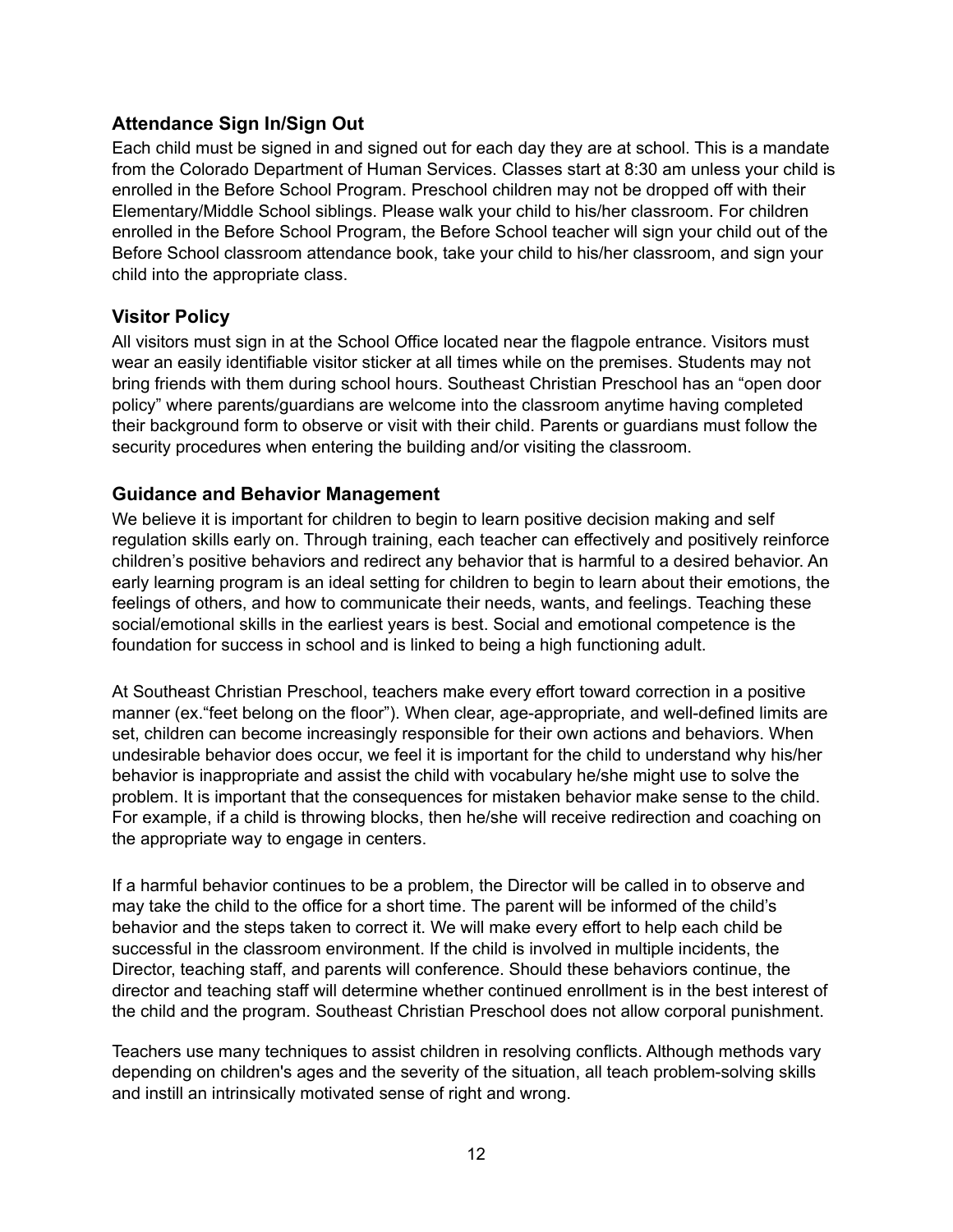Teachers use the following techniques when dealing with conflict situations:

- **Limit setting:** Children are given basic, clear, and concise rules to guide their behavior. Boundaries and expectations expand as children develop.
- **Consistency:** So children know what to expect, limits and expectations are consistent throughout the classes, and all adults respond in a similar way to conflict situations.
- **Tone:** A kind yet serious tone delivered by intervening adults reinforces children's sense of security and lets them know the situation is under control.
- **Modeling:** Adults clearly demonstrate compassionate, caring behaviors that set examples for children to follow.
- **Passive intervention:** Teachers give children time to work through their own problems, but are there to help if things escalate to destructive or aggressive behavior.
- **Physical intervention:** Children are physically separated if they begin to hurt each other.
- **Identifying/ interpreting:** Teachers clarify problems, diffuse tension, and facilitate problem solving.
- **Validating feelings:** Acknowledging one's own emotions and those of other children facilitates learning.
- **Generating options/solutions:** Children are given the tools to settle conflicts (negotiate, make restoration, collaborate, etc.).
- **Redirection:** A request to stop a negative behavior is accompanied by a suggestion for an appropriate behavior to replace it.
- **Natural consequences:** Teachers point out and reinforce natural consequences as they occur. Children see the results of their own behavior and begin to modify it accordingly. "You threw sand after we asked you not to. Now you need to leave the sandbox and find a different area to play in."

Teachers shall plan their programs as to minimize behavior problems by:

- Planning a program that is appropriate for the age and individual levels of the children.
- Providing a balance between active/quiet and self-directed/teacher-directed activities.
- Carefully planning transitions between activities.
- Focusing 100% attention on the children, guiding their behavior, facilitating their learning, interacting and encouraging them as they meet and strive to overcome new challenges.

Teachers will:

- Speak in a calm, kind voice.
- Speak directly to the child; not call across a room.
- Speak in short, meaningful sentences appropriate to the child's level of understanding; begin the sentence with the child's name.
- Get down on the child's level, if possible, so that the child can see their face.
- Keep emotions under control.
- Praise children for appropriate actions.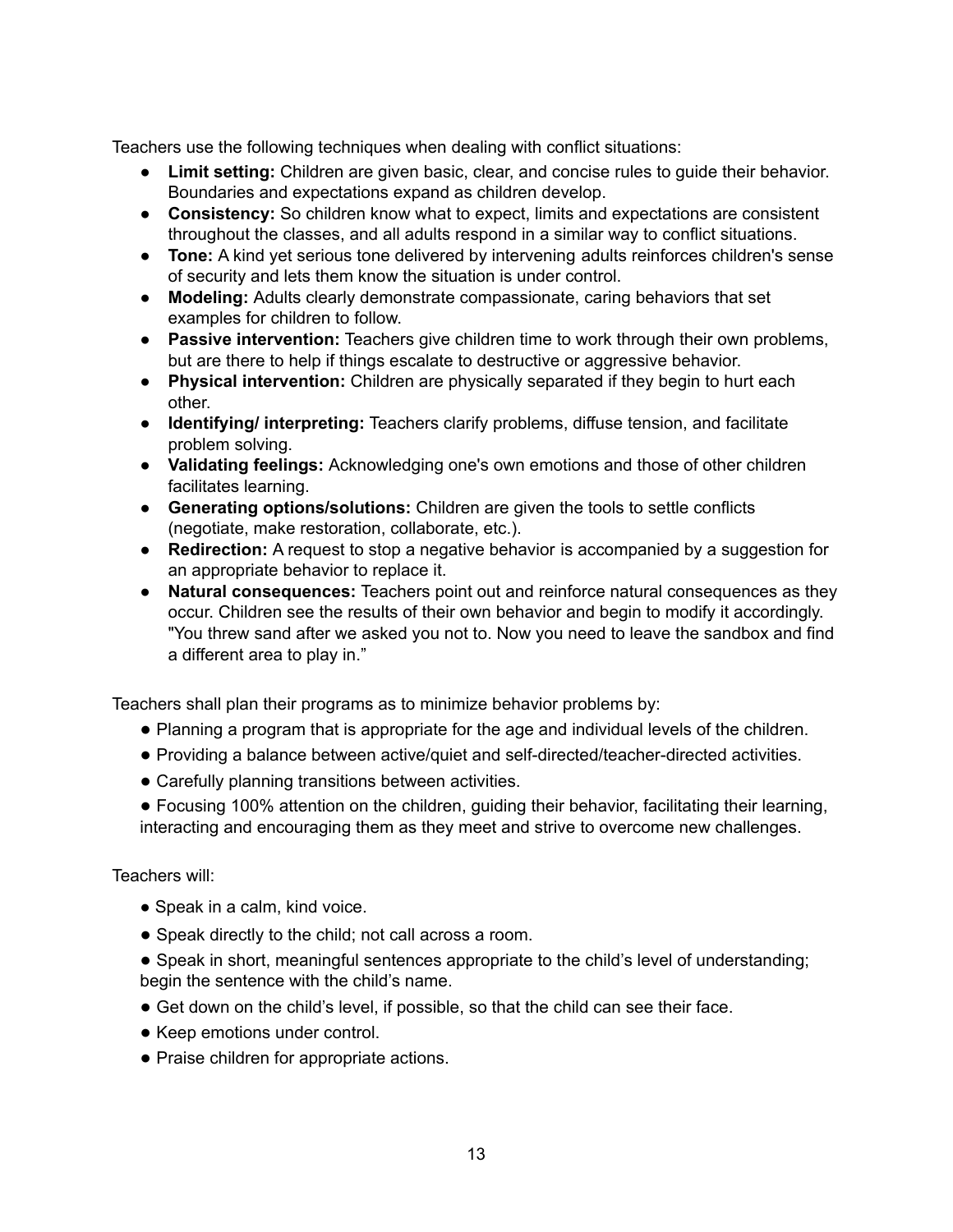Teachers will not:

- Make fun (harass, humiliate, name call, embarrass) the child.
- Give the child a choice if he cannot, in reality, have a choice.
- Compare the child with another child. "See how clean Johnny's table is."
- Be dishonest with the child. "Johnny didn't mean to hit you."
- Make a child feel quilty
- Make a child feel inferior

#### <span id="page-13-0"></span>**Biting**

Southeast Christian Preschool takes biting seriously. Biting is upsetting and potentially dangerous. The following policy has been developed for the benefit of the biter and the safety of the other children in the preschool.

Teachers respond to biting as follows:

● When a child bites another child, the affected area is cleansed with soap and water and ice is applied. The injured child is comforted and cared for. The teacher gives the injured child words to use such as "Ouch! Don't bite!".

● Next, the teacher takes the biter aside, gets down to their eye level, and tells the child in a stern voice that biting hurts and they may not hurt their friends.

● The teacher will try to determine whether the bite was out of frustration, territorialism, inquisitiveness, or provocation. The teacher will then try to give the child the words to use in a future situation. "I know Billy was too close to you and it bothered you. Next time say, 'Billy, please move."

• The parents will be informed when a child has bitten or has been bitten; however, names will not be disclosed. The teacher will record the biting incident on the appropriate form.

Regardless of a child's age, biting is a very upsetting incident for the biter, the injured child, and the families of both children. While we know the causes of biting and know that it is normal in young children, we take the situation very seriously.

Actions that may be taken to stop a child from biting:

- Notify the parents and provide information on biting.
- Schedule a conference with the parents, teacher, and Director to discuss developmentally appropriate techniques to stop the behavior.

• Repeated biting by children three years and older may reflect a child's inability to function in a group setting. In some cases, it may be necessary to remove persistent biters from the program for the benefit of the biter and the safety of other children in the program. Periodic reviews and parent conferences with the Director and teaching staff will help determine whether continued enrollment is in the best interest of the child and the program.

#### <span id="page-13-1"></span>**Child Supervision**

All children are under the direct supervision and within sight of teachers at all times. Teachers take attendance during the first part of class so staff will know the "student count" for the day. In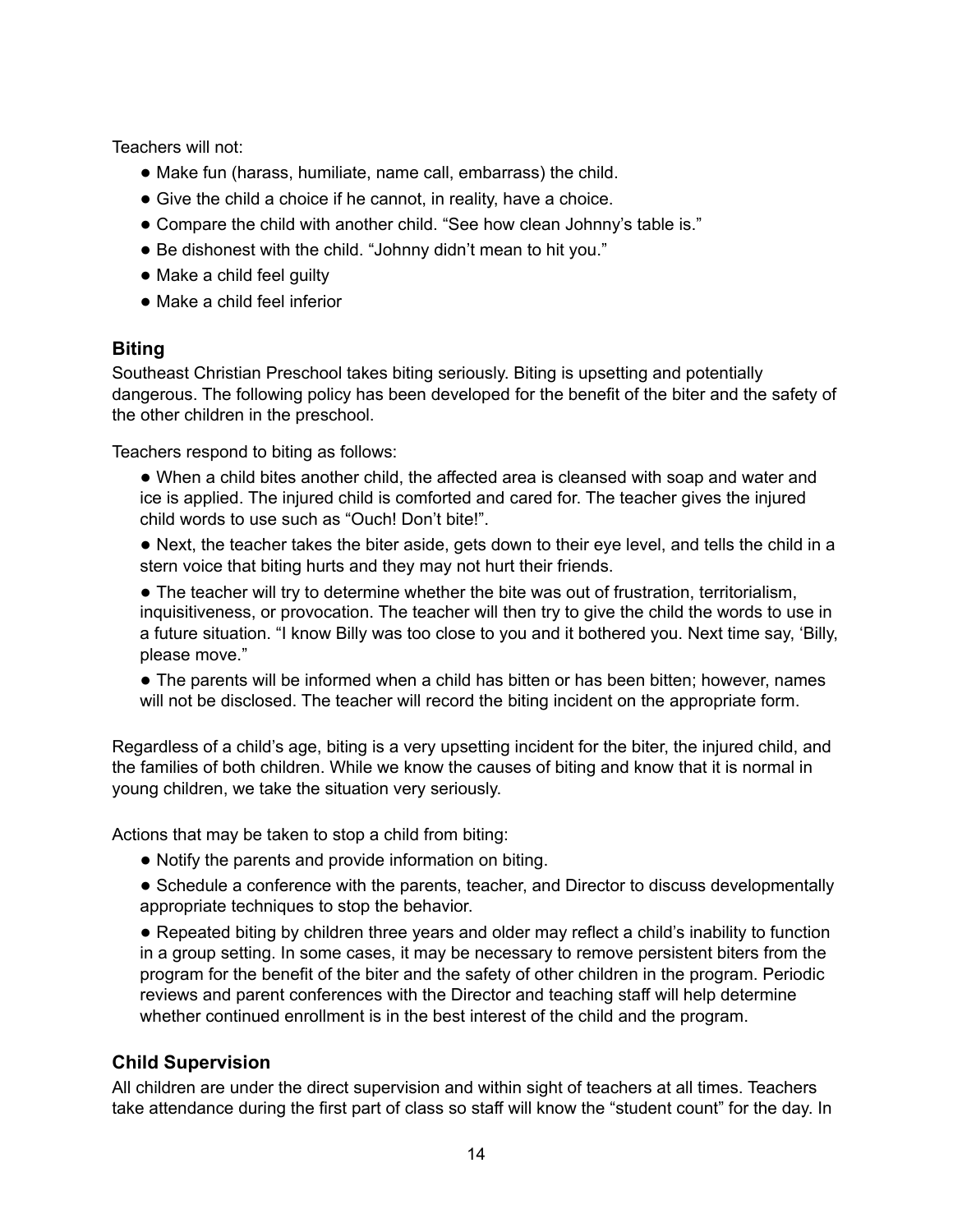addition, the Director/Assistant Director takes a total headcount of all students on site each morning and afternoon. When coming, and going on field trips, to the playground, etc. the staff is required to do a "student count." If a child were ever to become lost or unaccounted for on the premises, security would be notified immediately, all exits to the building would be checked, church and school staff would be notified, and parents/guardians would be notified along with the proper authorities, if needed.

#### <span id="page-14-0"></span>**Inclement Weather**

On rare occasions, the school may have to close after classes have begun because of the onset of severe weather, snowfall, pending ice storms, etc. In such cases, parents will be notified by telephone that school is closing and they will be asked to arrange for transportation to get their child(ren) home safely. The Release of Child policy continues to remain in effect. In cases of excessively hot weather, outdoor activities will be adjusted to include large motor activities indoors, and drinking more water will be encouraged.

During inclement weather when children cannot go outside, the school has access to two (2) large rooms on the south side of the church building. Children will cross through the Coffee Shop (coffee shop/bookstore) and walk upstairs to Room 255 or Room 257. If both rooms are being used, teachers will set up an obstacle course in their classroom or take the children on a walk through the church lobby.

If you have any questions concerning the school schedule during inclement weather, please call the school at 303.841.5988 and listen to an updated message regarding the school schedule changes. We will also make every effort to post Southeast Christian School closure information on local radio stations, AM 850/KOA, and television stations 4, 7, or 9. Also, please check the website at www.sechristianschool.org. A Parent Alert through Renweb may be activated, in which case you will receive an automated call or text message from the school notifying you of the closure.

#### <span id="page-14-1"></span>**Sunscreen**

Children should have sunscreen applied to all exposed areas of skin before coming into class each day. The school will provide Banana Boat Sunscreen (SPF 35 or higher) for teachers to reapply every 2/hours thereafter before going outside. For children needing special sunscreen other than what is provided by preschool, please provide sunscreen labeled with your child's first and last name and we will keep the Sunscreen in a locked cabinet at school. A signed permission slip submitted to the Preschool Office will allow your child's teacher to apply the sunscreen labeled for your child only. Children over 4 years of age may apply their own sunscreen with teacher supervision.

#### <span id="page-14-2"></span>**Clothing**

Your child's day is full of fun and potentially messy activities. Please dress your child in appropriate clothing for active play as clothing may be subjected to dirt from the playground or paint from the classroom. We try to use supplies that will not permanently damage clothes but this is not always possible. Please keep a change of clothing (shirt, pants, underwear and socks) in a large zip-closure bag inside your child's backpack. Please check these clothes on a monthly basis to make sure they still fit and are appropriate for the current season. Teachers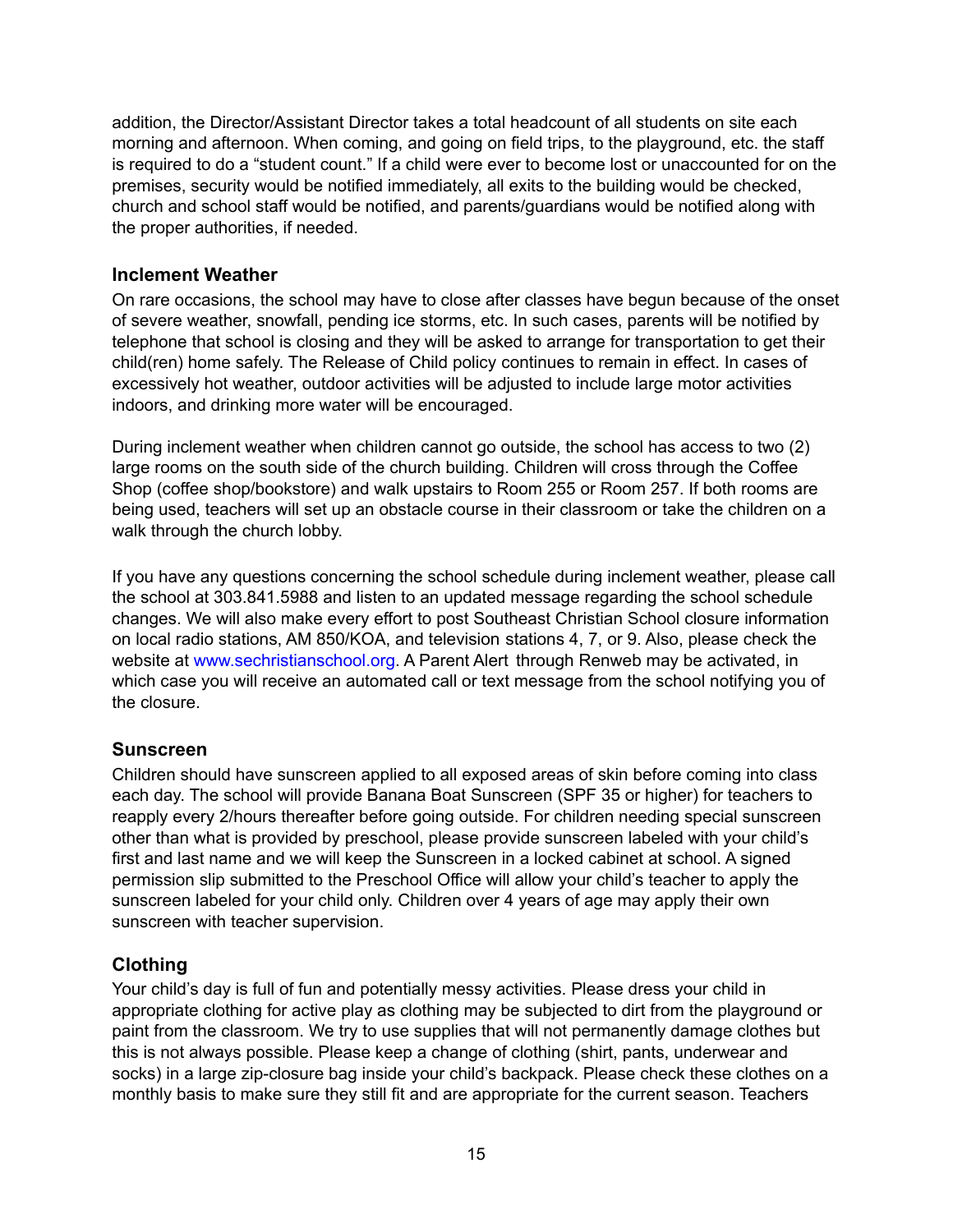take the children outside almost every day, so in winter months be sure to include boots, gloves, hats, and most importantly, a coat. *Please remember to label all clothing with your child's name!* Please check the Lost and Found (located in the preschool pod) for any missing items. We will donate unclaimed clothing at the end of the school year to SECOR.

#### <span id="page-15-0"></span>**End of the Year Water Day**

Water Day is an outside event planned at the end of the year when children get to participate in water activities. The grassy area behind the school will be set up with water tables, slides, and water toys. Please do not send "water guns", water pistols, or guns of any kind to school for this event. Spray bottles are fun and can be enjoyed by everyone!

Preschoolers can wear their swimsuit under their clothes or bring an additional change of clothes.

#### <span id="page-15-1"></span>**Personal Items from Home**

The preschool strongly discourages children from bringing toys from home. It is heartbreaking for a child and frustrating for parents when a special toy becomes lost or broken. Personal items need to be kept in backpacks while attending school. No small game devices are allowed i.e *handheld electronic game systems.* Children need to practice social skills, physical exercise, and learning skills the teachers have prepared. Please do not send valuables or sentimental items (i.e. jewelry) with your child.

#### <span id="page-15-2"></span>**Children's Belongings**

The preschool is not responsible for any personal belongings that children bring to school. Any lost, stolen, or broken items will be the parent's responsibility. Children are asked not to bring money unless it is for a special event (i.e., to support our Compassion International child). If money is brought, the facility is not responsible if it is lost before being given to the appropriate person. Be sure your child's name is on all personal items; i.e., clothing, backpacks, lunch bags, etc.

Lost and Found is located in a plastic container in the Preschool pod.

#### <span id="page-15-3"></span>**Diapering**

Diapers will be checked for wetness or feces at least every two hours, or whenever the child indicates discomfort or exhibits behavior that suggests a soiled or wet diaper. The child will be changed when found to be wet or soiled. Proper diapering procedures will be followed each time a diaper is changed for the safety and health of all children.

#### <span id="page-15-4"></span>**Toileting**

In the 2 & 3-year-old classes, we partner with parents in potty training. We communicate with parents to support the vocabulary used at home, and how frequently parents would like their child taken to the potty. Teachers take cues from the child anytime they need to use the potty. Children entering the 4's program must be potty-trained. Any exception needs to be discussed on an individual basis with the Director and Executive Director.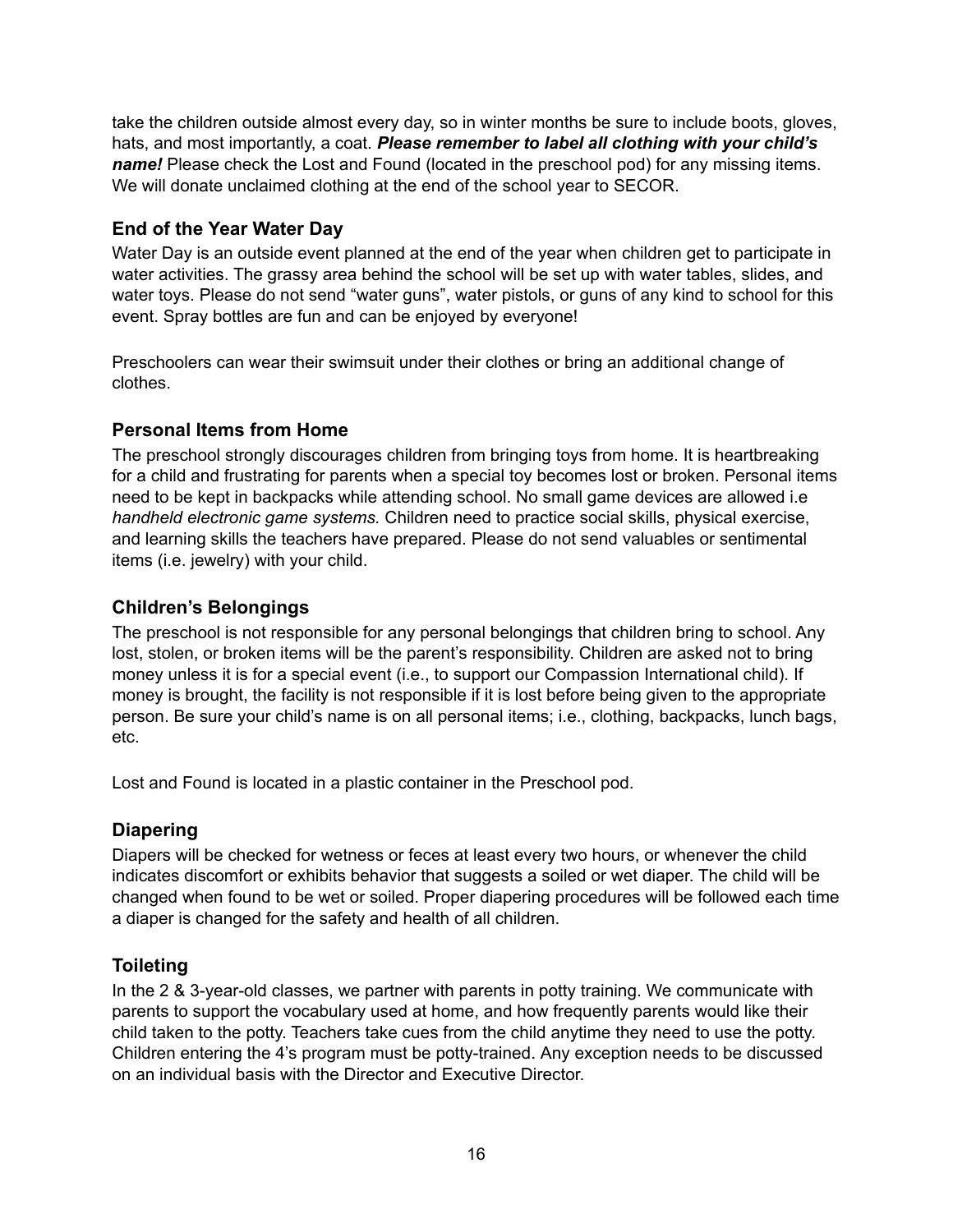Occasionally children have toileting accidents. If a toileting accident occurs, the child will be taken to the bathroom where a disposable mat will be placed on the floor, the child will be cleansed and dressed in clean, dry clothes. Each child is to come to school with a change of clothes (including socks) in his/her backpack labeled with the child's name. Soiled clothes will be placed in a plastic bag and sent home with the child. Every child will be treated discreetly and with respect.

In the event there is no change of clothes in the child's backpack, the preschool keeps a container of clean clothes to use if an accident occurs. Parents are to launder borrowed clothes and return them to the Preschool Office.

A single stall bathroom is available in each classroom. If more than one child needs to use the bathroom at any given time, one teacher will escort the child to the bathroom in the preschool corridor and back to the classroom when finished. This bathroom includes three to six stalls so more than one child can be made comfortable at one given time.

#### **Hand Washing**

Teachers and children will wash and scrub their hands for 20 seconds with liquid soap and warm running water at the following times:

- On arriving at school in the morning
- After using the toilet
- Before and after eating
- Upon returning from outdoor playtime
- After wiping noses and/or sneezing
- After handling animals
- After playing in water, or other sensory items used by more than one child

Teachers and children will dry their hands with a single use paper towel from a dispenser. Hand washing procedures will be posted at each hand washing sink.

#### <span id="page-16-0"></span>**Snacks and Lunch**

Half day parents should provide a labeled water bottle and one morning snack in their child's backpack each day that they attend. Parents who have added on Lunch Extension to their enrollment schedule must also provide a lunch for their child.

Full day parents should provide a water bottle, a morning snack, a lunch and an afternoon snack in their child's backpack each day that they attend.

**Please keep the snacks and meals healthy!** A healthy snack should consist of two food groups: a protein and a carbohydrate, or fruit and vegetable. Please include your child in the planning. It is a wonderful learning experience that helps your child learn food groups and healthy choices.

Each child remaining at the school during lunch needs to be **capable of feeding themselves** and *must bring a lunch*. The lunch should meet one-third of the child's daily nutritional needs including proteins, fruit, vegetables and grains. We do not have the capability to heat or keep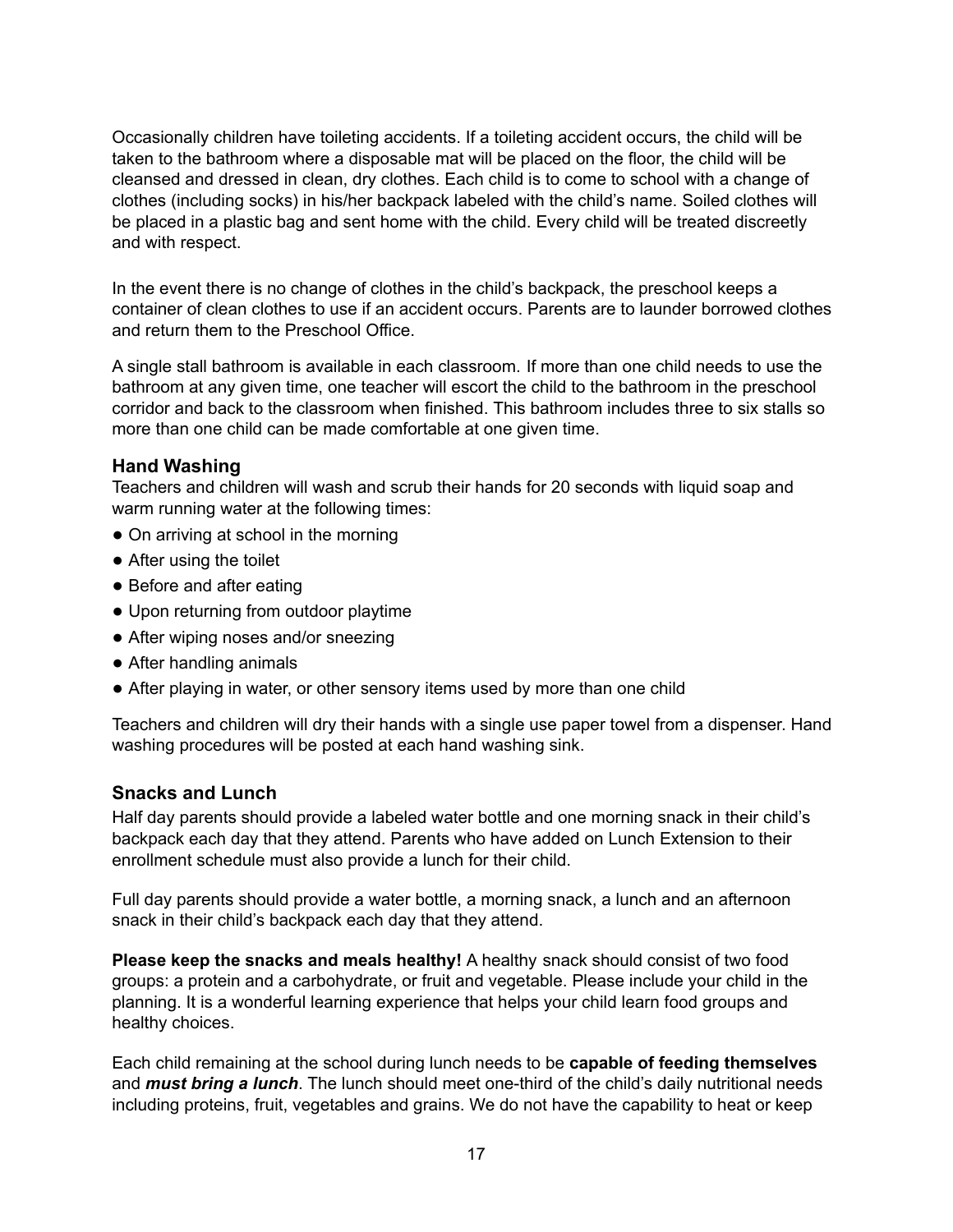lunches cold or chilled so be sure to include ice packs and food that does not require heating.

If a child is missing a snack on any given day (or a prohibited snack was provided by mistake), the school will provide a backup snack on that day and will communicate this with the parent upon pickup.

#### <span id="page-17-0"></span>**Prohibited Food Items**

The teachers will notify you of food allergies that other children in the class may have. With the growing number of food allergies, **please no peanuts, peanut butter, or nuts of any kind.** Please note that we cannot **guarantee** the school is a peanut/nut free environment. We make every effort to provide an area where children with allergies can eat a snack or lunch and still feel included in the class. In addition, **we will not serve popcorn to preschool children**. Please do not include popcorn in your child's snack or lunch as it can become a choking hazard. We make every effort to keep all children safe while enjoying healthy food choices.

If a child is sent with a nut product or popcorn in his/her lunch, they will remain in the lunch box unopened to be returned home with the child. Many "Lunchables ™" contain peanut products as desserts so please look closely when purchasing these products.

#### <span id="page-17-1"></span>**Birthday Snacks**

Parents may choose to provide special snacks for birthdays or other special occasions. These items must be nut-free and pre-packaged according to the Tri-County Health Department guidelines. No homemade food items will be distributed to students

#### <span id="page-17-2"></span>**Rest Time**

Children who attend the full-day preschool class are required by the Colorado Department of Human Services to have a thirty (30) minute rest time. Please provide a washable sheet and blanket. These will be sent home periodically to be laundered and returned for the next class day. They will be kept in an individual zip closure bag labeled with your child's name. During rest time, children are not required to sleep; however, they must remain quietly on their mat. Children who do not sleep after the required thirty (30) minute rest time will be allowed to get up and move to another area. There they will be provided with quiet toys and manipulatives to play with such as puzzles, books, and coloring pages.

#### <span id="page-17-3"></span>**Health and Illness**

Your child's health is important to us. Hand washing is a *must* after using the bathroom, before snack, and after coughing, sneezing or nose-blowing. The school uses reasonable precautions to ensure a healthy environment.

To safeguard the health of your child and the other children, please keep your child at home if any of the following symptoms are observed:

- A temperature over 100.4 within the last 24 hours.
- Contagious skin or eye infection
- Diarrhea or vomiting
- Contagious disease (chicken pox, measles, strep, etc.)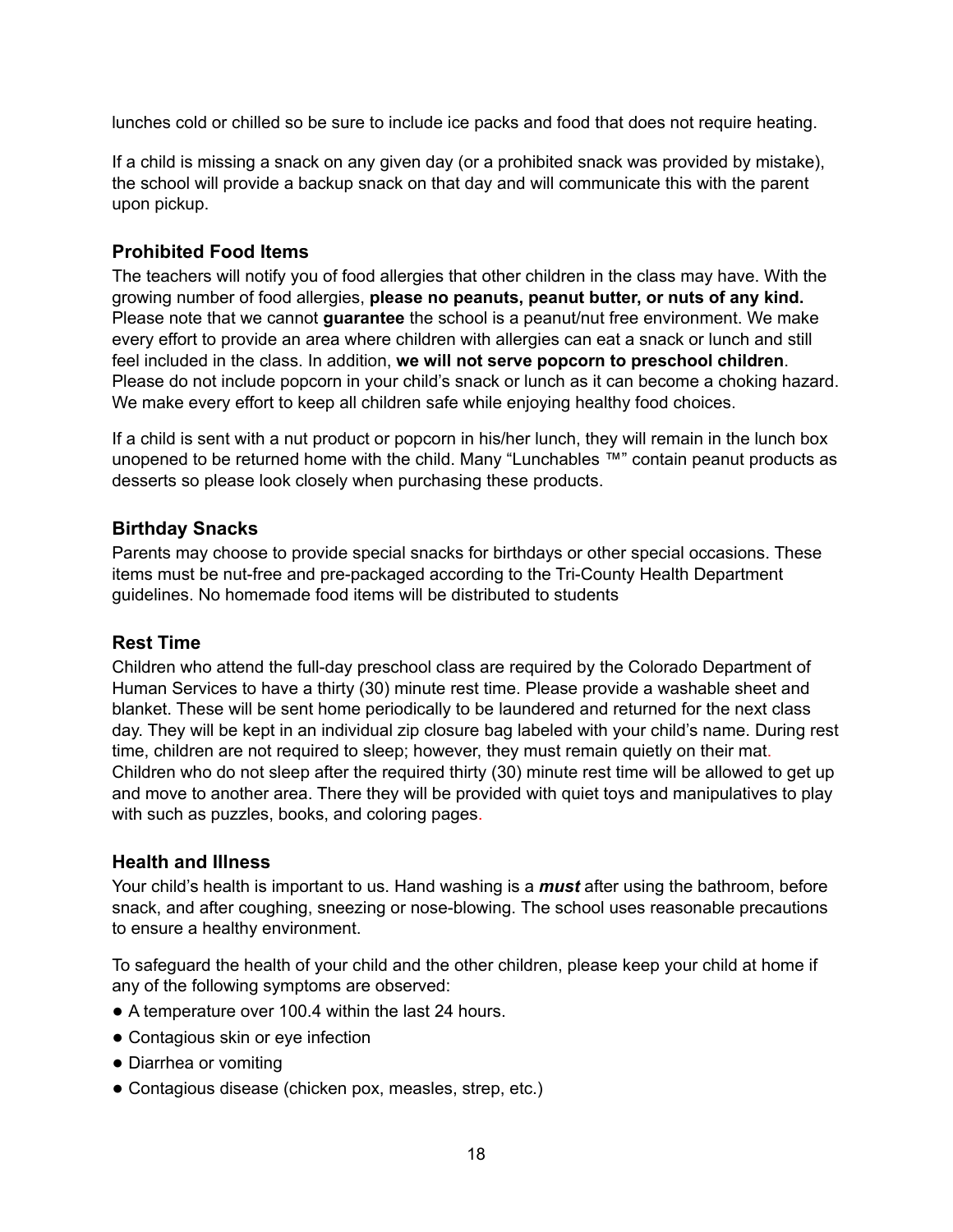- Rash
- Is not rested and alert enough to pay attention in class
- On an antibiotic less than 24 hours prior to class

If your child becomes sick during school, the parent(s) or guardian will be notified immediately and he/she will be taken to the Preschool Office and made to feel as comfortable as possible while waiting to be picked up. Please note that if enrolled children and/or immediate family members are exposed to communicable diseases such as hepatitis, measles, mumps, meningitis, diphtheria, rubella, salmonella, TB, Covid, giardia, chickenpox, or shigella, the exposure must be reported to the Preschool Office.

As stated earlier, a Certificate of Immunization or approved alternate Certificate of Immunization must be on file on or before the **first day** the child enters the preschool. This preschool accepts children who have not had immunizations due to medical, religious, and/or personal exemption as stated on the Certificate of Immunization form. The preschool also accepts children with partial immunizations.

**It is recommended that medications be given at home!** If medications need to be given while your child is attending school, there are forms that must be completed by you and your primary care medical provider. All medications must be kept in the original container indicating the expiration date. Prescription medications need to have a pharmacy label. A Registered Nurse will train designated staff members to administer medications. This is in compliance with the Delegatory Clause of the Nurse Practice Act.

If your child has any special allergies, emergency medication or special medical needs, please talk with the Director and or Assistant Director. All medications, including inhalers and epinephrine, are stored in ziplock bags containing all the necessary paperwork plus a photograph of your child. This helps to ensure the right medication goes to the correct child. These bags are stored in locked cabinets placed on the highest shelf easily accessed by staff but inaccessible to children. The cabinets are unlocked before classes begin so medication is accessible if needed immediately. Medications that need refrigeration are placed in a locked medication box in the school refrigerator that is inaccessible to children.

If your child has a health condition and you, as parents/guardians, choose not to share that information with the Preschool, or you, as parents/guardians, choose not to provide daily or emergency medication and applicable permission forms if needed or prescribed, the undersigned parent/guardian hereby agree to release the Preschool and it's personnel from any and all claims regarding the consequences of this choice, and are aware that **911** may be called in an emergency. The preschool assumes no liability for any medical bills associated with a 911 call made during an emergency.

#### <span id="page-18-0"></span>**Infection Control**

All preschool teachers are trained in proper hygiene practices, that include handwashing, general infection control, safe food handling, and diapering and toileting procedures. Teachers and children are encouraged to wash their hands when entering their classroom to prevent the spread of germs.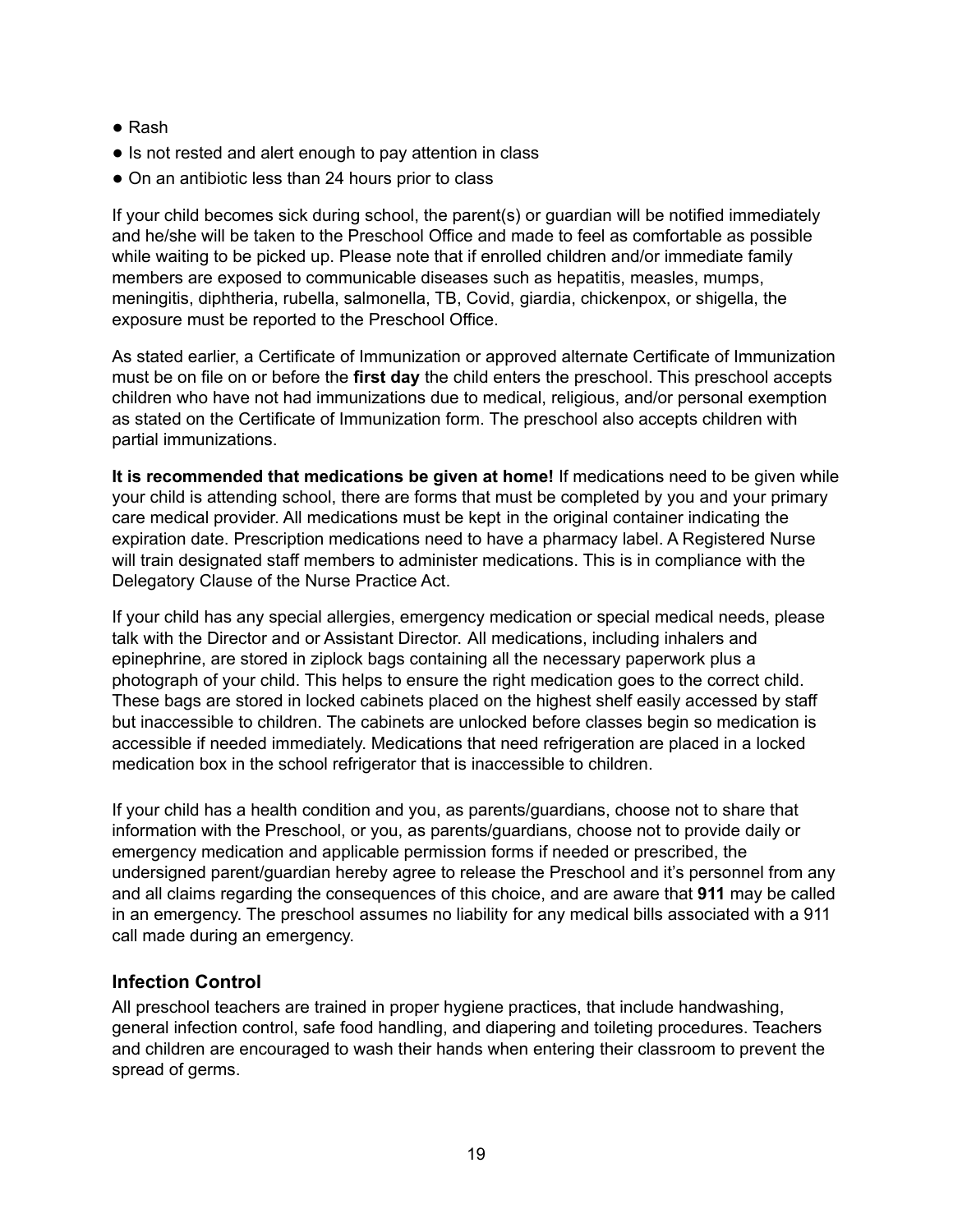All equipment, manipulatives, surfaces and toys used in the 2s room are washed, rinsed and sanitized daily. All equipment, manipulatives, surfaces and toys used by preschoolers are washed, rinsed and sanitized at least once per week and whenever visibly soiled.

Covid specific policies are thoroughly detailed on a separate document and regularly updated per CDC and Tri County Health guidelines. Parents may request to view these policies at any time.

#### <span id="page-19-0"></span>**Late Pick Up**

By picking your child up promptly at or before dismissal time, it will alleviate concerns your child may experience. Please call the attendance line at 720.842.5670 if an emergency detains you. You are encouraged to add this number to your cell phones.

Five minutes after the close of a class session, children who are not picked up will be taken to the Preschool office to wait for parent pickup. One or both parents or guardians (home and work numbers) will be called. If a parent cannot be reached, the emergency number provided for an authorized pick up, other than the parent(s), guardian(s), (i.e. home provider, other family, etc.) will be called.

Following the end of preschool with no communication from parents or guardians, and following attempted contact with all emergency numbers on file, the local law enforcement or Human Services will be notified. Staff will continue to attempt to call parent(s), guardian(s). Two staff members will stay with the child until pick up.

If circumstances keep the parent from being able to pick up their child, parents must make other arrangements with responsible adults for the child to be picked up. The parents must inform the preschool who will be picking up the child. We cannot release the child to an unauthorized person.

The Director and/or the Assistant Director will check each classroom to make sure every child has been picked up before leaving the preschool for the day.

<span id="page-19-1"></span>Please observe and respect arrival and dismissal times!

#### **Late Fees**

Southeast Christian Preschool will charge a late fee of \$5 for every five minutes after a child comes to the Preschool Office to wait for a parent or guardian to arrive. These fees will be collected at the time of pickup by cash or check. We use the Preschool Office clock to determine time.

#### <span id="page-19-2"></span>**Parent Grievance**

It is very important to us to have open communication between parents and staff.

Parent Grievance Procedures:

Step 1: Parent to Teacher: The parent is to contact the teacher via note, email, phone, or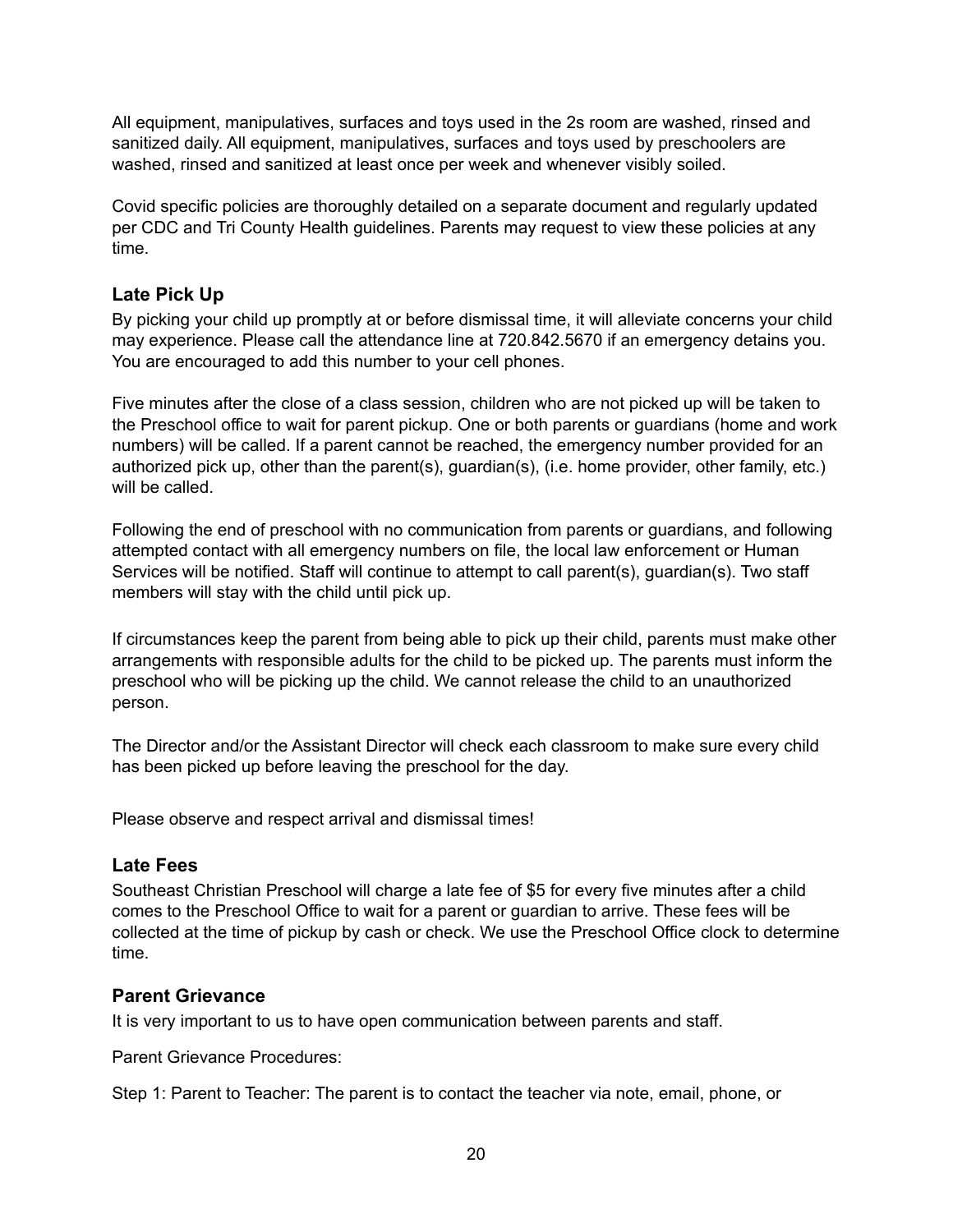conversation to request a meeting. The purpose of this communication is to notify the teacher of the issue to be resolved. Teachers will not engage in an email dialogue regarding the problem. The teacher will contact the parent to set up a meeting to resolve the issue.

Step 2: Parent/Teacher/Director: If either party does not feel the issue is resolved, a conference with the parent, teacher, and Director will be arranged to assure that an open and complete conversation can take place. Any time an issue reaches this level, the Director and Executive Director will be updated by the teacher concerning the issue.

Step 3: Executive Director Involvement: Should the issue still not be resolved, a conference with all involved will be scheduled with the Executive Director. The party requesting the conference must put in writing the specific issue, measures taken and resolution being sought.

Step 4: Appeal to the School Board: Should the issue still not be resolved; the grieving party may appeal to the school board. The appealing party must put in writing the specific concern, measures taken to resolve, and the resolution being sought. The appeal must be submitted to the board chair within 10 days of the conference with the Executive Director. Michelle Thompson Davis, Executive Director Office: 303-841-5988 Cell: 361-293-1121

#### <span id="page-20-0"></span>**Volunteer Policy**

Parents are welcome to volunteer in Preschool once a background check is complete and has been cleared. Please notify your child's classroom teacher when you are available. When volunteering, please enter the School Entrance to sign in and get a "Visitor" tag, then check-in with the Preschool Office before going to the classroom. When leaving, please sign out.

Volunteer opportunities may include:

- Working in a classroom
- Planning classroom events
- Chaperones on field trips
- Take home projects for teachers
- Help with parties
- Office help

#### <span id="page-20-1"></span>**Substitute Teachers**

Whenever a substitute teacher fills in for a permanent classroom teacher, a sign will be posted outside of the classroom indicating the substitute's name. All substitute teachers have been screened by Human Resources, fingerprints submitted to CBI/FBI for clearance, and had an extensive background report done by Human Services.

#### <span id="page-20-2"></span>**Parent/Teacher Conferences**

Parent/Teacher Conferences will be held twice a year in November and April. These conferences provide important information about the progress of your child. Each classroom will provide a sign-up sheet of available times to schedule your conference. We do not offer phone conferences in lieu of attending conferences. Special conferences may be called by the teacher or requested by the parents any time during the school year.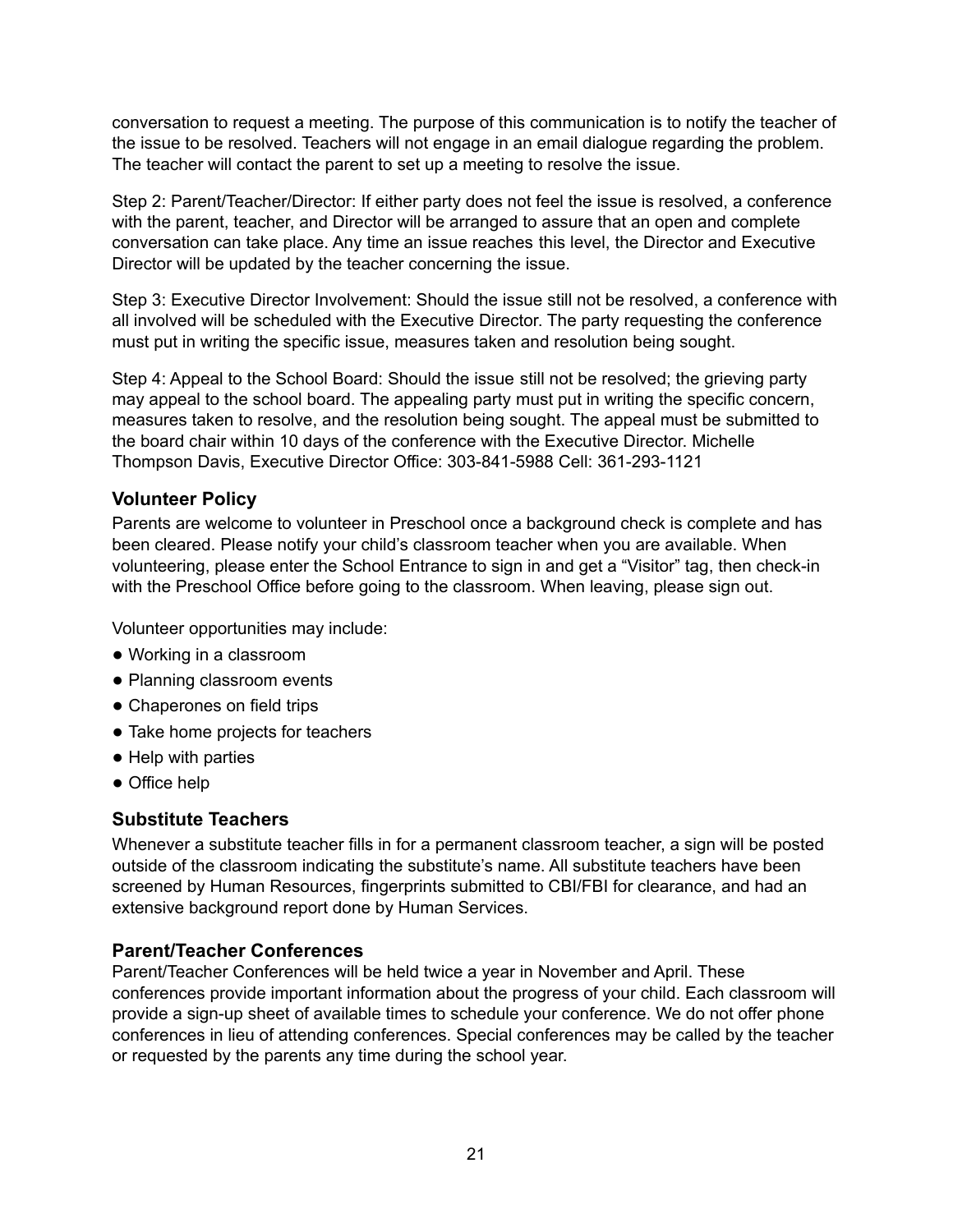#### <span id="page-21-0"></span>**Child Abuse**

Our staff is required by law to report any incidents of suspected child abuse or neglect. The Preschool Director will be notified immediately and a report made to the Department of Human Services and/or the local law enforcement agencies. Please understand that in some situations we are instructed by the state's Child Protection Agency not to notify parents of the report.

Children must never be left unattended in a car. Leaving a child, unattended in a vehicle is considered child abuse/neglect per Revised Statutes 19-3-304. Our employees are mandated to report any incidents of this nature to the authorities by calling 911.

#### *Colorado Department of Human Services Child Abuse or Neglect Policy*

Letter provided by the Office of Childcare Services, Colorado Department of Human Services:

Dear Parents,

Your child has recently enrolled in a childcare program that is licensed by the Colorado Department of Human Services. The license indicates that the program has met the required standards for the operation of a childcare facility. The license is posted on the bulletin board in the preschool hallway.

Most licensed facilities make every effort to provide a safe and healthy environment for children. Unfortunately, on rare occasions, an incident of physical or sexual abuse may occur. If you believe that your child has been abused, you should seek immediate assistance from your county Department of Human Services. The telephone number to report child abuse for the Douglas County Department of Human Services is 303.688.4825. Colorado law requires that childcare providers report all known or suspected cases of child abuse or neglect.

Childcare services play an important role in supporting families, and strong families are the basis of a thriving community. Your child's educational, physical, emotional, and social development will be nurtured in a well-planned and run program. Remember to observe the program regularly, especially regarding children's health and safety, equipment and play materials, and staff. For additional information regarding licensing, or if you have a concern about the childcare facility, consult the Colorado Office of Childcare Services at 303.866.5958.

## **Emergency Procedures**

#### <span id="page-21-2"></span><span id="page-21-1"></span>**Accidents and Injuries**

All staff members have completed current CPR/First Aid, Universal Precautions, and Medication/Delegation classes. If a child experiences a minor injury, an accident report will be filled out and necessary first aid rendered. If a child becomes seriously injured while at school, the paramedics will be called first and parents notified immediately. If emergency personnel determine the child must be transported to a medical facility and the parents still have not been located, the Director or Assistant Director will accompany the child taking the child's complete file containing the full Medical Release form. Another staff member will continue to try to reach